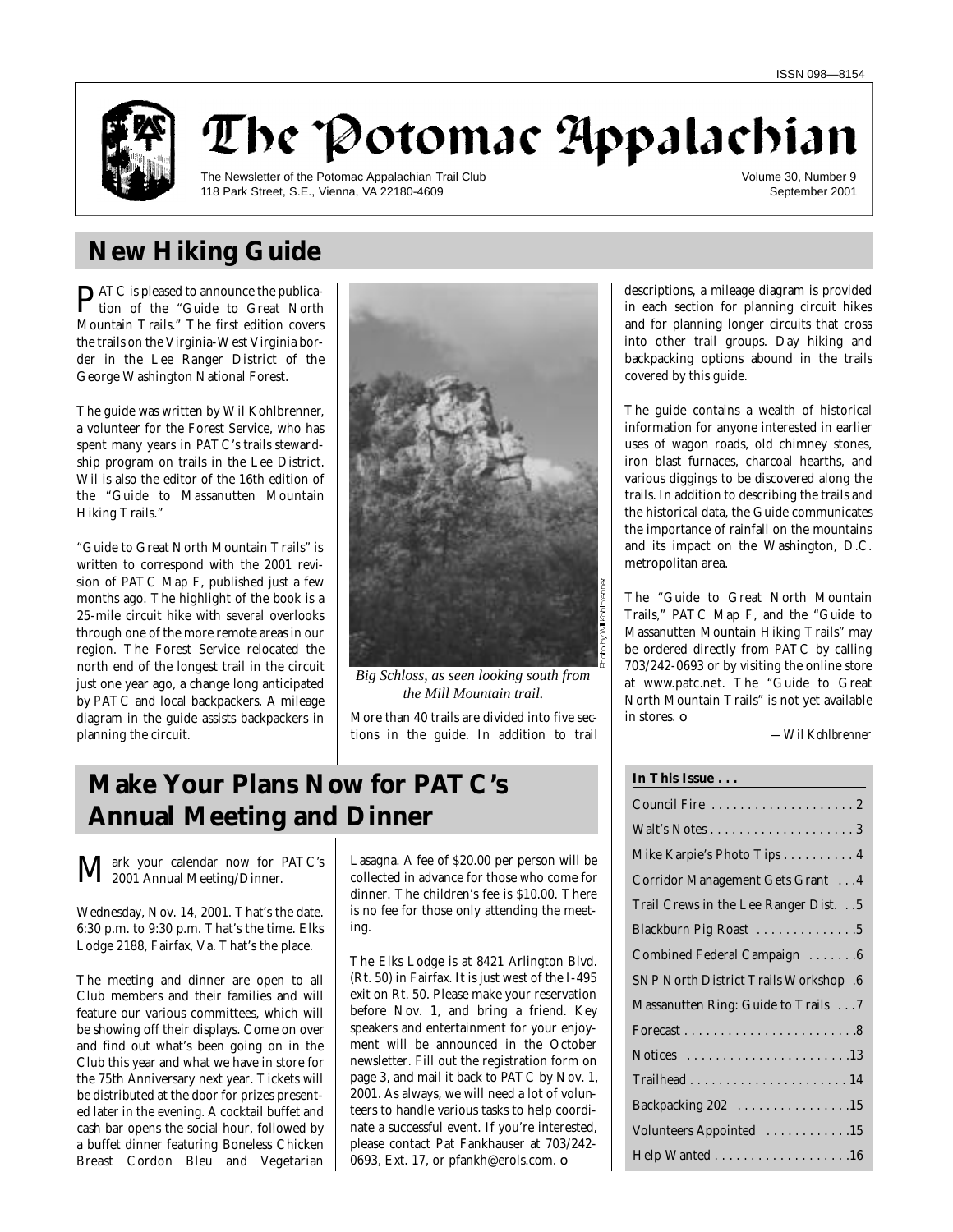#### **Council Members, Chairs and** *PA* **Staff**

#### **Officers**

**President:** Walt Smith, 703/242-0693 Ext. 40, wsmith@visuallink.com **VP Operations:** Vacant **VP Volunteerism:** Mickey McDermott **Supervisor of Trails:** Kerry Snow **Supervisor of Corridor Management:** Tom Lupp **General Secretary (Facilities):** Jon Rindt

**General Counsel:** Charles Sloan **Membership Secretary:** Liles Creighton **Treasurer:** Gerhard Salinger **Recording Secretary:** George Meek

#### **Sections/Chapters**

**Mountaineering Section:** Mack Muir **SMRG: Peter Pennington Ski Touring Section: Steve Brickel North Chapter:** Steve Koeppen **N. Shenandoah Valley Chapter:** Martha Clark **S. Shenandoah Valley Chapter:** Michael Groah **Charlottesville Chapter:** John Shannon **West Virginia Chapter:** Judy Smoot

## **Standing Committee Chairs**

**(Council Members) Blackburn Trail Center:** Chris Brunton **Budget:** Paul Dery **Cabins Operations:** Mel Merritt **Cabin Construction:** Charlie Graf **Conservation:** Mary Margaret Sloan **Grants & Donations:** Tom Madden **Endowment:** Don Price **Finance:** Gerhard Salinger **Hikes:** Karen Brown & Tom Johnson **Internet Services:** Stephen Raia **Land Management:** Tom Johnson **Legal:** Charles Sloan **Maps:** Dave Pierce **Maryland Appalachian Trail Management Committee:** Charlie Graf *Potomac Appalachian:* Linda Shannon-Beaver **Public Affairs:** Larry Rockwell **Publications:** Aaron Watkins **Shelters:** Frank Turk **Trail Lands Acquisition:** Phil Paschall & Eric Olson **Trail Patrol:** Kumait Jawdat **Tuscarora Trail Land Management:** Lloyd MacAskill

#### **Special Committees/Ongoing Activities Archives & Library:** Carol Niedzialek **Cabin Reservations:** Darlene Wall

**Deputy Supervisor of Trails:** Hop Long **Headquarters Facility:** Orron Kee **Information/Sales Desks:** Marguerite Schneeberger **Medical:** John McNamara **Shelters, Cabins, & Cabins Land Fund:** Jon Rindt **SNP Boundary Trailheads Study Group:** Mark Holland **Tuscarora Trail Shenandoah Valley Project:** Phoebe Kilby & Larry Bradford

#### *Potomac Appalachian*

**Chief Editor:** Linda Shannon-Beaver PA@patc.net **Contributing Editors:** Marion Lee, Kathy Murphy **Features Editor:** Joanne Erickson **Forecast Editor:** Joe O'Neill PA-Forecast@patc.net

## **Council Fire**

 $A_{10}$ , the Council was briefed by t its regular monthly meeting on July Appalachian Trail Conference (ATC) Board Member and former PATC President Sandi Marra on the current goals and probable future course of the ATC. She said among the priorities are minimizing user impacts on the AT, control of invasive and exotic plant species, preservation of historic and cultural resources, and monitoring air pollution. Since ATC faces a budget shortfall, it might have to consider accepting more federal dollars, particularly with the delegation agreement coming up for renewal in 2003.

#### **Constitution and Bylaws**

The Council completed consideration of the draft revision of the Club's Constitution and Bylaws by approving the following language for Article V, Section 2, of the Constitution: "Special Meetings may be called by the President, or shall be called by the President upon written petition of not less than twenty-five members in good standing, upon written notification to all Club members mailed not less than two weeks prior to the date of the special meeting. The petition shall specify the reason for the meeting, which shall be limited to that purpose. The notification shall state the purpose of the meeting. In the event that the special meeting requires Council action, a majority of the members of the Council shall constitute a quorum for the transaction of business, and a majority of the quorum shall constitute the act of the Council."

The draft amendments to the Constitution and Bylaws were approved without dissent for submission to the membership at the Nov. 14 general meeting, subject to mail

votes from absent Council members to achieve the required two-thirds majority.

#### **Finance**

It was announced that a "liquidity account" has been established for holding money for expenditures from restricted funds for projects approved by the Council, such as land purchases. The Council approved the appointment of Joanne Duncan, chief financial officer of the Insurance Association of America, to serve on the PATC Endowment Committee until June 30, 2004. The new PATC Business Manager, Rebecca Emig, was introduced to the Council. Employees of REI have nominated PATC for a \$3,000 grant.

The Council unanimously approved a new policy for funding of chapters, eliminating the current formula for funding through dues reimbursement. The new procedure is as follows: The Chapters of PATC will annually, during the Club budget process, provide a budget request to the Budget Committee that requests funding, provides an overview of the present year's activities, describes chapter goals and activities for the next budget year along with any long-term goals, and presents the Chapter assets and income from other sources. Discussion clarified that submission of Chapter membership lists will no longer be required and that the chapter budget submissions will specify the purposes for which the money is being requested.

The Budget Committee announced it would circulate the 2002 budget package at the August Council meeting, with an initial

*See Council Fire, page 4*

#### **HEADQUARTERS**<br>HOW TO GET IN CONTACT WITH US **FOR CABIN RESERVATIONS, FOR CABIN RESERVATIONS,**<br>FRSHIP INFORMATION AND

**MEMBERSHIP INFORMATION, AND SALES Address:** 118 Park Street, S.E., Vienna, VA 22180 **Hours:** Monday through Thursday, 7 p.m. to 7 p.m.<br>and Thursday and Friday 12 poop to 2 p. and Thursday and Friday 12 noon to 2 p.m. **Phone #: 703/242-0315<br>To receive an information packet: Extension 10** To leave a message for the Club President Walt Smith: Extension 40 **24-hr. Activities Tape #: 703/242-0965 Facsimile #: 703/242-0968** Club e-mail: Wriley1226@aol.com **Club e-mail:** Wriley1226@aol.com **World Wide Web URL:** http://www.patc.net

**STAFF<br>DURING REGULAR BUSINESS HOURS** Director of Administration: Wilson Riley (Ext. 11) e-mail: Wriley1226@aol.com Trails Management Coordinator: Heidi Forrest (Ext. 12) e-mail: heidif@erols.com **Trails Management Coordinator:** Heidi Forrest (Ext. 12) e-mail: heidif@erols.com **Business Manager:** Rebecca Emig (ext. 15) **Membership/Cabin Coordinator:** Pat Fankhauser (Ext. 17) e-mail: pfankh@erols.com **Sales Coordinator:** Maureen Estes (Ext. 19) e-mail: patcsales@erols.com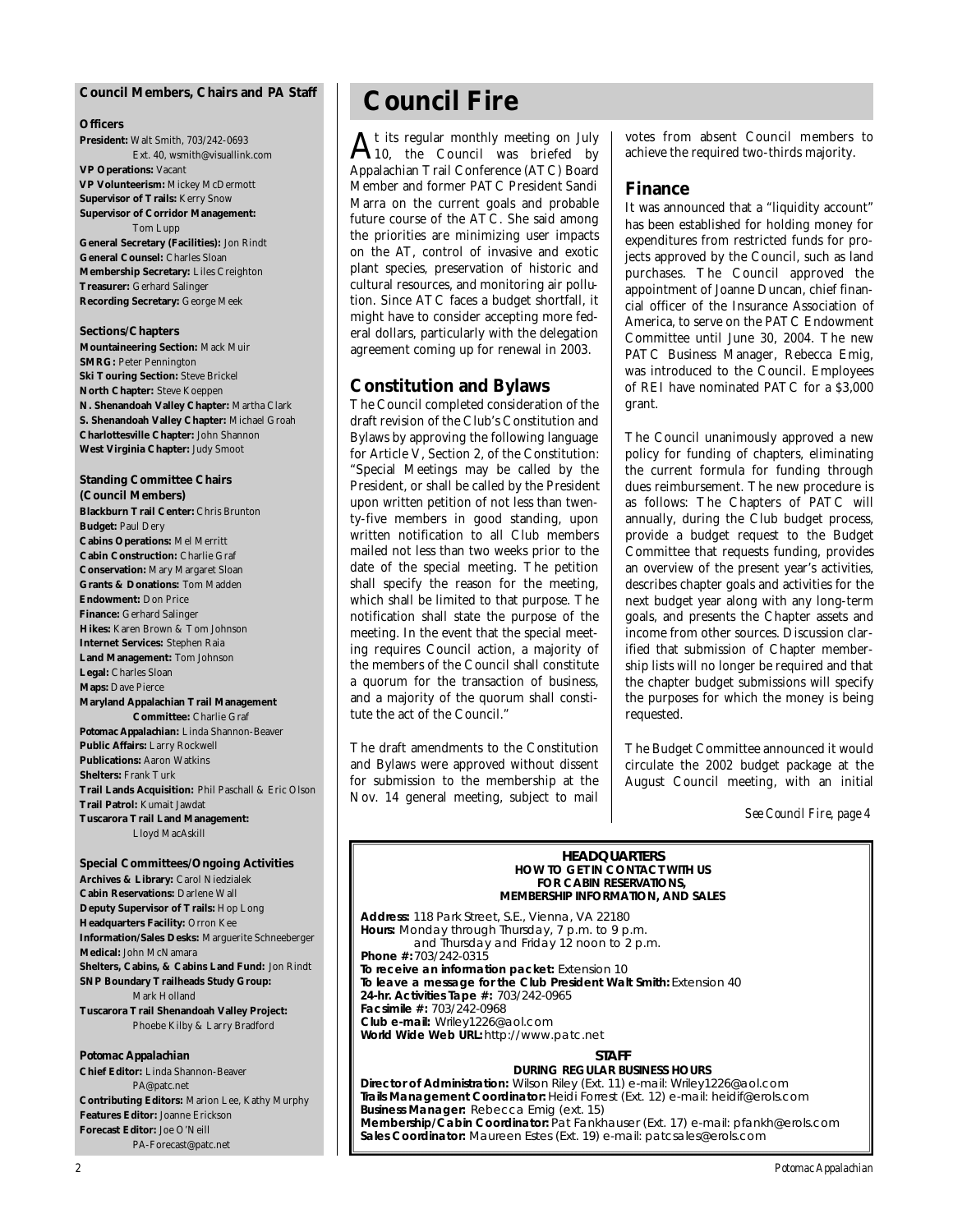## **Walt's Notes**

### **Will Your Vision Become Part Of Our Future?**

Members of the Futures Group have begun to assemble a vision of PATC's activities as they might exist in the year 2027, our 100th anniversary. In order to inject an element of discipline into the process, the group has attempted to project trends in the areas of trail maintenance, cabin and shelter construction, land acquisition, hiking and excursions, and other activities undertaken since the Club was established in 1927.

However, forecasting what we might do some years hence is not an easy task. We have not necessarily been consistent while pursuing Club objectives. Hiking is an example where the emphasis has changed over the years. Paula Strain wrote in the July 2000 PA that "PATC hiking over 70 years falls into three periods, each roughly a quarter century—or a generation—long. In the first generation of the Club, hikes were an equal partner with work trips. Then there was a period in which hiking was the most important activity of Club members. In the latest generation, hiking as a Club activity seems to depend largely on individual initiative." Paula, in Part III of her series of articles on the subject, begs the question, "What will the future bring? It's up to you, the membership, to decide that."

### **Predicting Future Trails**

Now you could ask, "Haven't we been more consistent with trail operations?" Well, sort of. We have always placed emphasis on maintaining the Appalachian Trail. At the ATC Presidents' meeting in 2000, it was acknowledged that PATC maintains the longest section of the AT — 240 miles. However, the AT is no longer the longest segment of trail that we maintain. That distinction is now held by the Tuscarora Trail, which winds a distance of 254 miles through Virginia, West Virginia, Maryland, and Pennsylvania. Moreover, we are no longer maintaining trails only in the mountains. In the 1970s, we began a spurt of urban trail acquisitions: Rock Creek Park trails in D.C., Sugar Loaf Mountain, Cabin John, and the Billy Goat trails in Maryland, the Bull Run-Occoquan and Potomac Heritage trails in Virginia, and trails in Great Falls Park in both Maryland and Virginia. Today, the emphasis on trail-land acquisition is for the Tuscarora Trail and Shenandoah National Park trailheads. Is the pendulum swinging back once again toward emphasis on acquiring mountain trails?

### **Primitive Versus Nonprimitive**

The location and degree of PATC activities is only a part of our vision. Another consideration is the environment. Can we define the location of our activities in any way other than we want the place to be "green?" We do tend to talk about having primitive experiences on trails, especially on the Appalachian Trail. In 1995, the ATC Board of Managers indicated that the Conference "should take into account the effects of Trail-management programs on the primitive and natural qualities of the Appalachian Trail and the primitive recreational experience the Trail is intended to provide." What do we mean by this description of "primitive?" Does it include the portion of the AT that crosses Skyline Drive and hugs campgrounds and snack bars in Shenandoah National Park? Does the definition include buildings as Benton MacKaye indicated in his 1921 vision of the AT? MacKaye anticipated that the walking trail would connect recreational facilities. All of the facilities "should be equipped always for sleeping and certain of them for serving meals." Can there be primitive cooking areas?

Ever since the last Ice Age our geographic area has been changing. What was primitive 10,000 years ago is certainly different today. Webster's Dictionary defines primitive as "of or relating to the earliest age or period." Certainly our definition of primitive will depend upon circumstances. Even the ATC Board of Managers policy suggests that conditions change, indicating that although the Conference guidelines "are intended to apply primarily to the effects of actions or programs on predominantly natural, wild, and remote environments along the Trail, they may apply to certain pastoral, cultural, and rural landscapes as well." As development presses against the AT in Northern Virginia in spite of our efforts to expand the corridor through land acquisition, we shall continue to experience a change in "primitive" conditions.

### **Will Your Definition Become Our Vision?**

On Tuesday evening, Sept. 18, in the Headquarters Building, the Futures Group will continue to define our vision of this changing world. Only the future will provide an answer concerning the success of the group's predictions. However, as Paula said, "It is up to you, the membership, to decide."

I hope that some of you may join us on the 18th and become part of the vision. Help us define what the trails should look like down the road. Help us paint the blazes in the right direction.

See you on the trail,

Watt

| <b>Registration for Annual Meeting/Dinner</b>                                     |                                                                                                                                                                                               |  |  |  |  |  |
|-----------------------------------------------------------------------------------|-----------------------------------------------------------------------------------------------------------------------------------------------------------------------------------------------|--|--|--|--|--|
| Name: $\qquad$                                                                    | E-mail:                                                                                                                                                                                       |  |  |  |  |  |
| Address:                                                                          |                                                                                                                                                                                               |  |  |  |  |  |
|                                                                                   | Number of adults: Number of children: Phone:                                                                                                                                                  |  |  |  |  |  |
| Please enclose a check in the amount of \$20 per adult/\$10 per child for dinner. |                                                                                                                                                                                               |  |  |  |  |  |
| Mail to:                                                                          | Potomac Appalachian Trail Club<br>118 Park Street SE<br>Vienna, Virginia 22180<br><b>Attn: Annual Meeting</b><br>Because PATC pays for dinners in advance, no refunds after November 1, 2001. |  |  |  |  |  |
| Potomac Appalachian                                                               |                                                                                                                                                                                               |  |  |  |  |  |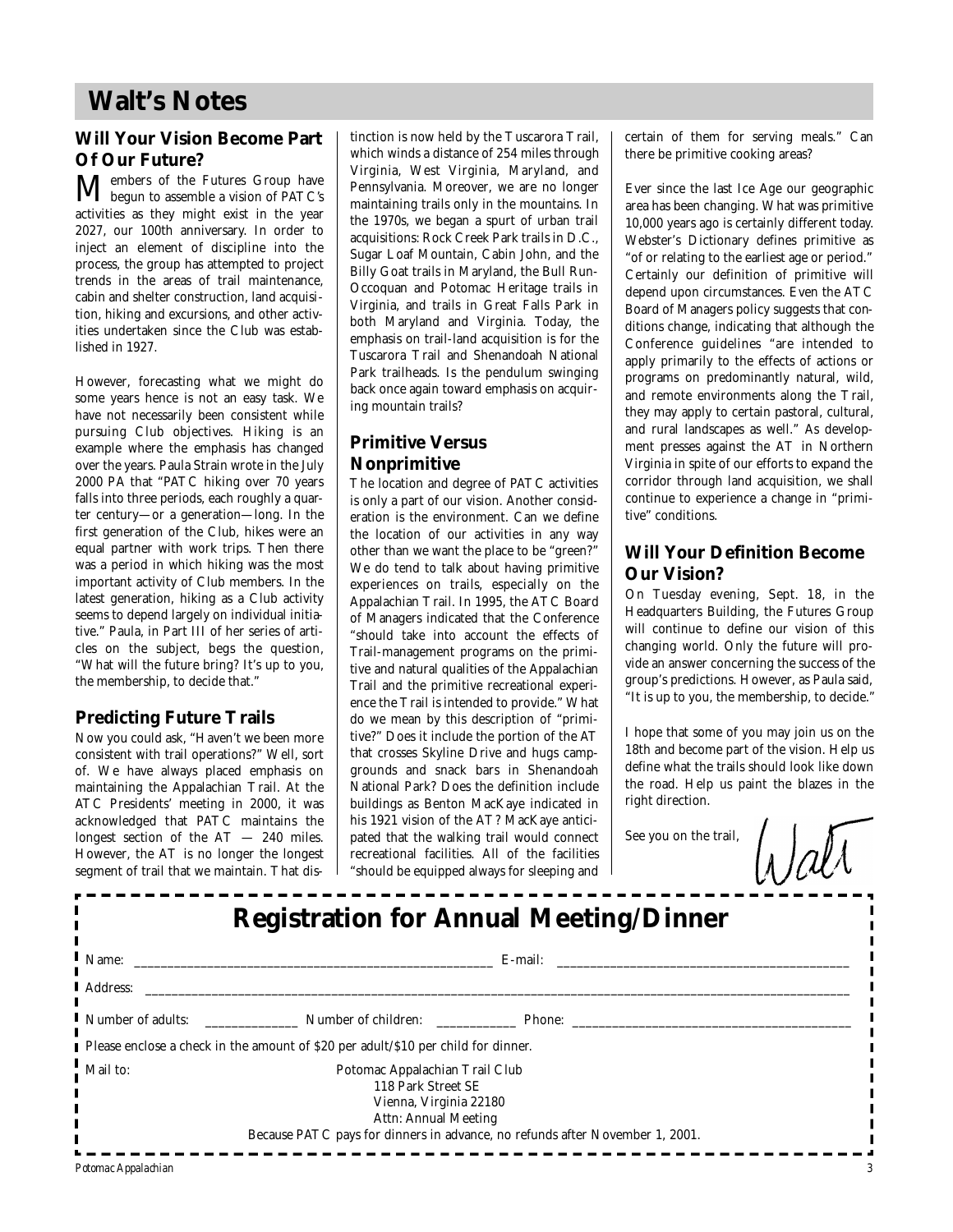#### *Council Fire, from page 2*

response expected by September and final vote in December.

### **Montgomery County Accord**

The Council approved a memorandum of understanding with the Montgomery County Department of Park and Planning/M-NCPPC and the Mid-Atlantic Off Road Enthusiasts (MORE). The accord covers the roles, responsibilities, and liability of each party in regards to the Cabin John Trail for a trial period of joint hikerbiker use. The text of the agreement was amended to clarify that joint PATC/MORE work trips will be led by a PATC member.

### **Trail Lands**

It was announced that the owners the 38 acre tract of land for sale near the John's Rest Cabin indicated that they would be willing to sell the property to PATC for \$38,000, but that they want to obtain an appraisal and take a tax write-off if the land is valued higher than the Club's offer. Final papers were signed for the sale of the Amy Tate Jones property to the Virginia Department of Game and Inland Fisheries (which was approved at the June Council meeting).

### **Other Business**

The Futures Group continues work on the Vision Statement for 2027. On Aug. 21, the Facilities Group was scheduled to present its views.

Repairs have been completed at Range View Cabin, and it has been reopened. Good progress has been made in repairing Meadows Cabin. Additional funds will be needed for Highacre for roof replacement and termite treatment.

New caretakers are being sought for Blackburn Trail Center, which is in the final stages of renovation and is receiving heavy use by hikers.

The membership report showed  $6,547$ members for July, but the total is fluctuating because of programming problems that are being worked out.

Trail Patrol reported four ridgerunners are on the job. Leave-No-Trace training is set for Sept. 21.

The July Council meeting was attended by 21 Council members, two staff persons, one member, and one Board member of ATC. ❏ *—George Meek, Recording Secretary*

# **Mike Karpie's Photo Tips: Photographing Wildlife, Part III**

The best times to see wildlife are dawn<br>and dusk. At dawn you will have more he best times to see wildlife are dawn opportunity for photos if you stick to the ridgetop. As air is warmed by the morning sun it begins to drift upward, following the slope of the mountains. Animals find it advantageous to stay on the ridgetop where they are more likely to detect the scent of an approaching predator. In the evening you may find more wildlife in the hollows as the cooling evening air drifts downward.

If you are hiking, try stopping every now and then and simply stand or sit for several minutes. Sometimes an animal may be near the trail but has remained unnoticed by keeping perfectly still. If you remain stopped long enough it will begin to get nervous and move away, revealing its presence. If you have no particular destination or time frame, find a large rock or outcropping in a wooded area to sit on, perhaps near a water source. If you remain still for an hour or two there is no telling what surprises you may find!



Next Month: Autumn Splendor!

The archive of Photo Tips and sample photos can be found at:

http://www.geocities.com/mkarpie/tips.html

*— Michael R. Karpie*

# **Corridor Management Program Receives Grant From ATC of \$1,500**

The Corridor Management program has<br>received a 2001 grant from the he Corridor Management program has Appalachian Trail Conference. A grant of \$1,500 was awarded for the construction of two vandal-proof sign boards. The sign boards will provide information for trail users at heavily used access points. Volunteer hours and Club funds will be used to match this grant.

The sign boards were manufactured by Hopewell Manufacturing of Hagerstown, Md., and have been used along the AT at areas where vandalism has been a problem. With the help of Rick Canter and several members of the South Mountaineers, the first sign board was installed in late April at Weverton, Md. The sign board is located a few yards in from the road as you head north up the trail toward the cliffs. The second sign board is located at the 725 parking lot off VA Rt 55 near Linden, Va. The installation in August was done by volunteers led by Ed McKnew, Virginia District Trail Manager.

The ATC's Grants-to-Clubs program was this year funded at \$20,000 due to a contri-



#### *Weverton signboard.*

bution to the Conference by L.L. Bean. L.L. Bean has been a corporate supporter of the Conference for more than a decade and has been the primary funding source for the Grants-to-Clubs program for the past four years. Since 1979, ATC has awarded more than a quarter-million dollars in modest grants through this program to support various Club projects. ❏

*—Tom Lupp*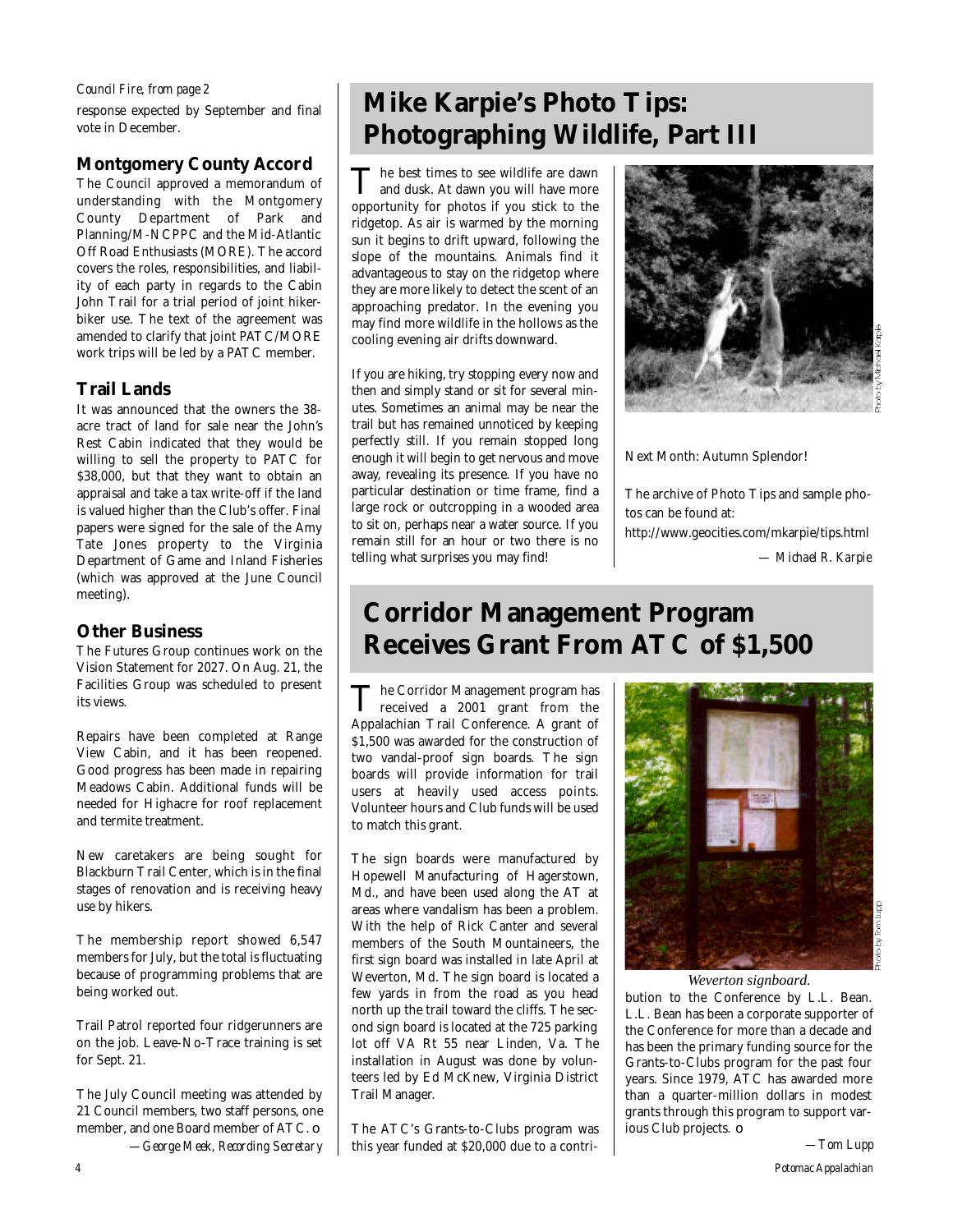## **PATC Trail Crews in the Lee Ranger District**

*The accompanying article (page 7) about the Massanutten Ring praises the years of hard work* by PATC's Massarock Crew, which returns *every year in the early summer and two more weeks in early fall to build new trails in the national forest. You may be curious about PATC's variety of trail crews "on the Lee."*

The Massarock Crew is a week-long<br>crew (five days). The crew stays at a The Massarock Crew is a week-long Forest Service campground, and all meals are provided at a nearby summer camp under an agreement between the Forest Service and PATC. The crew has new members every year, although a core of oldtimers keeps showing up, willing to tell their stories once again and share their wry opinions of how it really ought to be done.

You say you are interested, but you can't spare a whole week? Massarock usually has room for folks who can only work a partial week.

You're still interested, but you can only work a weekend day? Other PATC trail crews have room for folks who can work a weekend day. These are the Stonewall Brigade and the Massanutten Crew (not to be confused with the Massarock Crew). The Stonewall Brigade and Massanutten Crew work once a month, usually a Saturday, except during hunting seasons when they switch to Sunday to avoid the hunters.

The Massanutten Crew works on the second Saturday (or Sunday) of the month. This crew focuses on the trails on Massanutten, usually the north half of the mountain, and often on trails that are already "overseen" by a PATC Overseer. The crew tends to do the work that is hard for an Overseer to accomplish, such as tread reconstruction. Sometimes, when there is an Overseer vacancy, the crew fills in by doing the more routine work of an Overseer, such as brush cutting. The crew may work on

trails that are maintained by other groups. For example, they assisted a Girl Scout troop over the past four years in completing a relocation of a trail that the troop adopted. Six of the girls "crossed over" to senior scouting last May and received a Silver Award for their work.

The Stonewall Brigade works on the third Saturday (or Sunday) of the month. (Yes, you could work with both crews, and some do!) The Stonewall Brigade focuses on the Lee's western trails, in the Great North Mountain area, along the border of West Virginia. The Brigade assists Overseers with trail reconstruction, fills in for missing Overseers, and occasionally works a trail that is not maintained by  $PATC - just$ because it needs to be done. The Brigade has been joined by Boy Scouts and college outing clubs.

*See Trail Crews, page 6*

# **Get Set for the Eighteenth Annual Blackburn Pig Roast**

The 18th Annual Blackburn Pig Roast is scheduled for<br>Saturday/Sunday, Oct. 13/14, 2001. Once again, the event will The 18th Annual Blackburn Pig Roast is scheduled for be planned and organized by Tim Rahn and Rick Portal with help from Nancy Hughes and this year's new addition to the Pig Roast crew, Sharon Johnson.

In staying with tradition, the Cuban-style roast pig will be accompanied by black beans and rice, potato gratin, and apple crisp. Festivities will begin with Portal's famous tamales. In addition, Rahn will lead the Sunday breakfast crew to take care of those spending the night at the cabin or the campground.

As usual, the event will have plenty of activities for young people, including a drum workshop led by Mark Torgeson. Parents can take that opportunity to hike along the AT to the "Blackburn view," grab a nap in the tent, or simply enjoy the fall foliage from the Cabin's porch. There will also be the annual Jack-o'-lantern carving contest where participants have to tell a ghost story to accompany their carved pumpkin.

Dinner will be served early evening on Saturday; however, participants are encouraged to come up any time starting Friday evening. Dinner on Friday and breakfast and lunch on Saturday are up to each individual.

Members and others interested in attending the Roast should complete the form below and send a check for \$25 per adult and for children over 12 to Sharon Johnson, 137 Courthouse Rd., SW, Vienna, VA 22180. All proceeds after costs will be donated to the PATC Land Acquisition Fund. INFO: Sharon Johnson 703/281-0798 or e-mail johnts3@juno.com. ❏

*—Sandi Marra*

| Name:            |                                                                                                 |                                                                         |  |
|------------------|-------------------------------------------------------------------------------------------------|-------------------------------------------------------------------------|--|
| <b>Address:</b>  |                                                                                                 |                                                                         |  |
|                  |                                                                                                 |                                                                         |  |
| Amount enclosed: |                                                                                                 |                                                                         |  |
|                  | I will be bringing ___________ children under 12 tears of age (no charge for children under 12) |                                                                         |  |
|                  |                                                                                                 |                                                                         |  |
|                  | I Include a \$25.00 payment per person for each reservation and mail to:                        |                                                                         |  |
|                  | Sharon Johnson, 137 Courthouse Rd., SW, Vienna, VA 22180                                        |                                                                         |  |
|                  |                                                                                                 | IMPORTANT: Please be sure to make your check payable to Sharon Johnson. |  |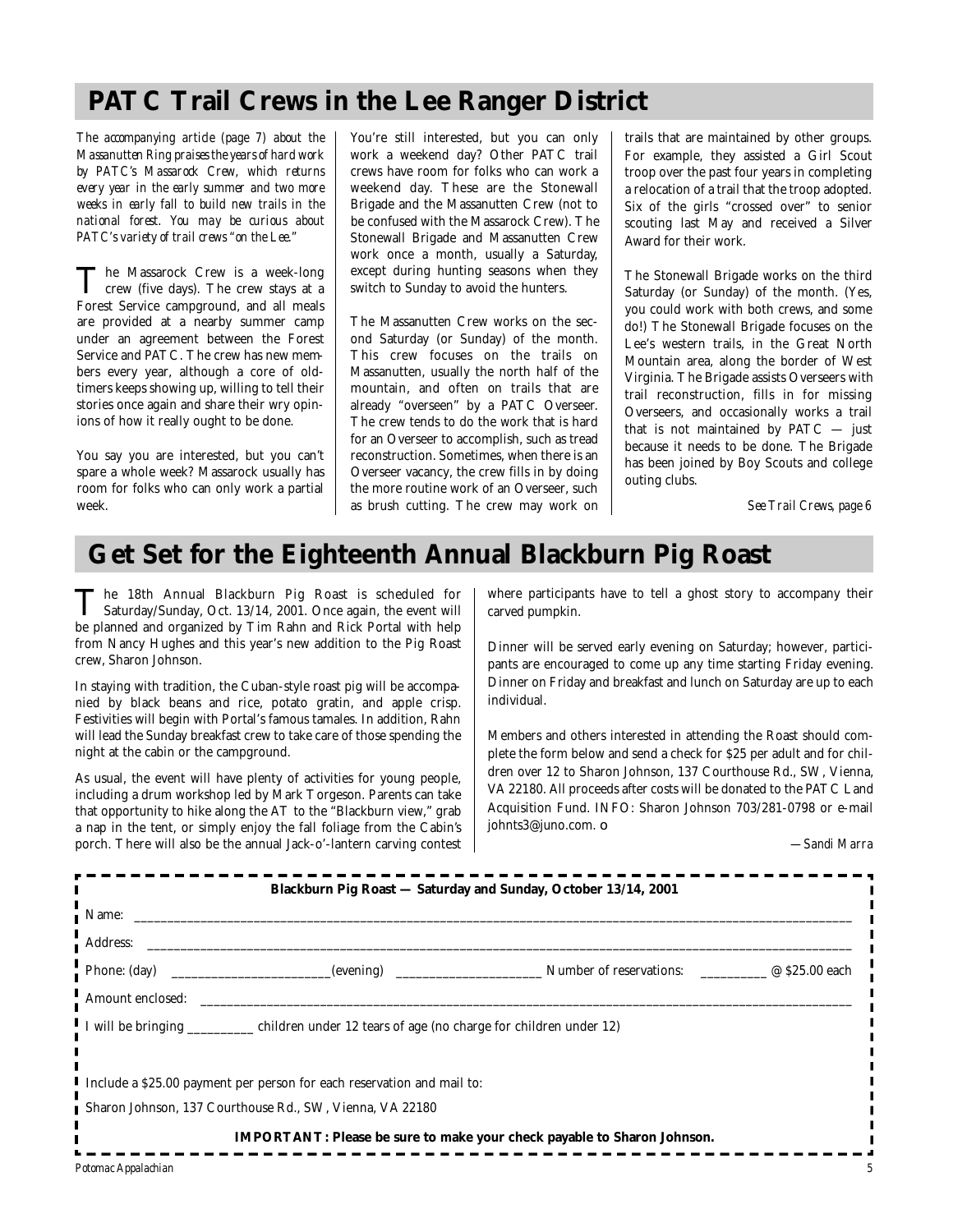# **Combined Federal Campaign 2001**

Thanks to the generosity of local federal<br>government employees, the Potomac Thanks to the generosity of local federal Appalachian Trail Club received over \$12,000 in contributions from Campaign 1999. In last year's fund drive 68 individuals, including 16 Club members, pledged over \$17,000 to help finance land acquisition and other Club activities. If you are a federal employee, or have friends and neighbors who are, please consider, or ask them to consider, a payroll deduction in the upcoming campaign. We had nearly a 45 percent increase in pledges last year and would be delighted to see that growth continue. Feds, keep up the good work! PATC's Agency Number is 7956. ❏

*—Pat Fankhauser*

**Combined Federal Campaign # 7956**

The Massanutten Crew and Stonewall Brigade advertise their monthly worktrips in the Forecast section of the *PA*. The crew leaders, Mike Sutherland and Hop Long, are always willing to introduce a newcomer to other crew members and share safety tips, tools, and "how to" information.

The preparation for a day of work with the crew is about the same as the preparation for a day of hiking, except that you need to bring work gloves, as well as your boots and a pack with lunch and plenty of water. PATC supplies the tools. Crew members are not obliged to work every month, of course. In fact, they're not obliged to work any month. Some crew members come out every month, others make one or two trips per year. Many trail Overseers began as crew members a trail crew is a great introduction to trail overseeing.

If you enjoy meeting new people, give these crew leaders a call, or send an email to find out the details and talk over any concerns that you have. See the Forecast section.  $\Box$ 

*Trail Crews, from page 5 Massanutten, from page 7*

- 45.2 SR675. Cross SR675 and continue on orange-blazed Mass Mtn East Tr (0.8). Camp Roosevelt is west 0.1 miles.
- 46.0 SR675. Edith Gap. Stay on same side of road and continue north along the ridge on orange-blazed Mass Mtn East Tr (15.3).
- 61.3 Little Crease Shelter. Veach Gap Trail's trailhead parking is 1.3 miles west. Continue on orange-blazed Mass Mtn East Tr (5.8). The tread is also part of the Tuscarora Trail and carries its blue blazes, as well.
- 67.1 Shawl Gap. Turn left on yellowand blue-blazed Shawl Gap Trail (2.1).
- 69.2 Elizabeth Furnace Picnic Area, entrance road at bridge. Cross the bridge, and follow blue blazes of Tuscarora Bear Wallow Trail (0.3) across SR678.
- 69.5 Tuscarora Spur Trail, whiteblazed. Turn right on the spur trail (0.5).
- 70.0 Signal Knob Trail parking area. ❏ *—Wil Kohlbrenner*

# **Don't Miss the 14th Annual SNP North District Trails Workshop**

*—Wil Kohlbrenner*

It's hard to believe we have been doing this for 14 years, but it is true!<br>The annual North District Trails Workshop for PATC Overseers The annual North District Trails Workshop for PATC Overseers will be held once again in the North Section of Shenandoah National Park this year on the weekend of September 8-9, 2001, and an invitation is extended to all PATC Trail Overseers to come join in the fun. Come and work side-by-side with the trail professionals of SNP and Club veterans on some of the park trails in the North District. The SNP workshops are designed to tackle a few major trail projects in the park and, as always, to teach Club volunteers some new skills. There is also basic trail maintenance instruction offered for new Overseers or those who are interested in what PATC's trails program has to offer. Come one and all!

The workshop will be held at Mathews Arm Campground near milepost 22 in the North Section of SNP. The uppermost tent camp-

ground loop will be set aside for exclusive use by PATC for this event from Friday evening 'til Sunday. All participants should bring tents and sleeping bags. We will start at 9 a.m. Saturday morning and end with a grand lunch at the campground early Sunday afternoon. Once again, the Aulthouse family chuckwagon will be serving up some mighty fine meals! The \$18 registration fee will include lunch and dinner on Saturday and breakfast and lunch on Sunday. The North District workshop chow is legendary, so don't miss out!

Please make reservations early as the workshop is limited to 25 participants and we always fill up early. Call George Walters at 410/426-2724 or e-mail: gjwalters@starpower.net to make a reservation, then mail the form below and you will be sent a confirmation and further instructions. See you there! ❏

*—George Walters*

| <b>SNP North District Trails Workshop</b>                 |                                                                       |                                                        |                     |  |  |  |
|-----------------------------------------------------------|-----------------------------------------------------------------------|--------------------------------------------------------|---------------------|--|--|--|
|                                                           | September 8-9, 2001, Mathews Arm Campground, Shenandoah National Park |                                                        |                     |  |  |  |
| Name:                                                     |                                                                       | E-mail:                                                |                     |  |  |  |
| Address:                                                  |                                                                       |                                                        |                     |  |  |  |
| Phone: (day)                                              | (evening)                                                             |                                                        |                     |  |  |  |
| Number of reservations:                                   |                                                                       |                                                        |                     |  |  |  |
| Check area of interest:                                   | <b>Basic Skills</b>                                                   | <b>Trail Project</b>                                   |                     |  |  |  |
|                                                           |                                                                       |                                                        |                     |  |  |  |
| Please send registration form and \$18 per registrant to: |                                                                       |                                                        |                     |  |  |  |
|                                                           |                                                                       | George Walters, 5604 Pilgrim Road, Baltimore, MD 21214 |                     |  |  |  |
|                                                           |                                                                       | (checks payable to George Walters)                     |                     |  |  |  |
| 6                                                         |                                                                       |                                                        | Potomac Appalachian |  |  |  |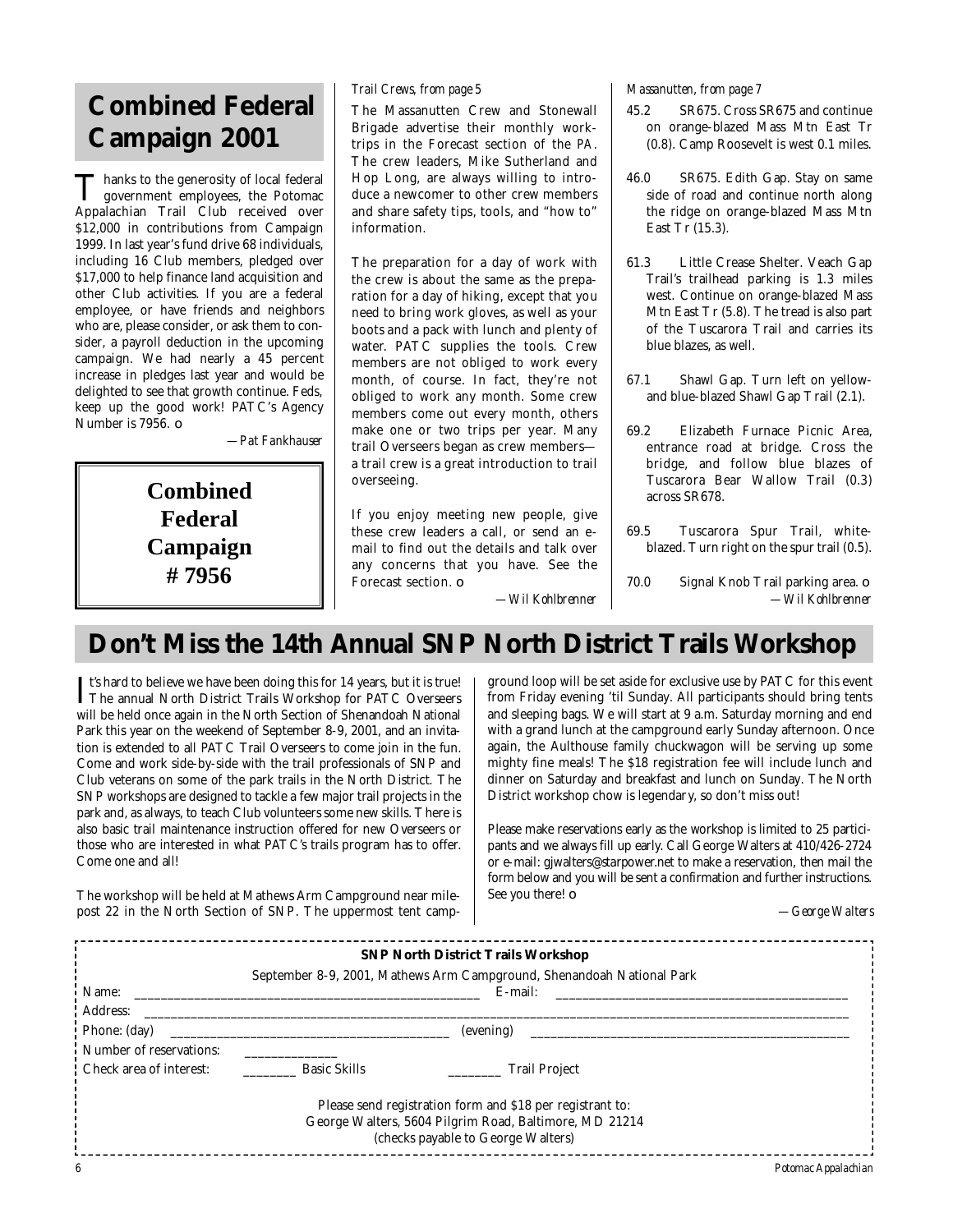# **Massanutten Ring: A Guide to the Trails on the North Half**

The north half of the Massanutten<br>Mountain is a 28-mile-long system of Mountain is a 28-mile-long system of ridges and valleys, about six miles wide. Down the center of the Massanutten's ridge system, there is a broad, flat inner valley known as Fort Valley (from George Washington's plan to use it as a possible winter camp for the Continental Army). Most of Fort Valley is privately owned farmland, but the ridges that surround it are part of the Lee Ranger District of the George Washington National Forest.

The mountains of Massanutten's north half are traversed by 135 miles of blazed hiking trails. These trails climb to the ridges on both sides of Fort Valley and run along the ridges. In June of 2001, PATC's yearly summer work crew, the Massarock Crew, completed many years of work extending one of the long trails, so that there is now a continuous 70-mile ring of trails around the mountain. These trails pass by three Forest Service-developed campgrounds and an open shelter. In addition, there are numerous dispersed campsites along the trails for backpackers.

There are only a few sources of water outside the campgrounds. Water in the campgrounds is tested regularly and treated if necessary. All other water sources should be purified before being consumed and before being used to wash eating utensils.

The Massanutten Ring crosses nine county roads or forest service roads, generally in the gaps along the ridges. Thus, a two-car shuttle system can be used for water and food resupply wherever the ring crosses one of these roads.

The area is covered by a hiking guide and two excellent maps designed for trail users: *PATC Guide to Massanutten Mountain Hiking Trails, 2000; PATC Map G, Massanutten Mountain, North Half, 1998;* and *Trails Illustrated Map 792, Massanutten and Great North Mountain, 2 0 0 1 .*

These publications do not show the trail development that completed the ring, so hikers can pencil in the final links in the ring using the brief description that follows.

This description starts from the Signal Knob Trail's parking lot on Fort Valley Road, SR678, 3.4 miles south of Waterlick on VA55. A counter-clockwise route is described. Cumulative mileage is given on the left and interval mileage is given for each entry. Detailed descriptions can be found in the *Guide to Massanutten Mountain Hiking Trails.* 

Miles:

- 0 Follow the yellow-blazed Signal Knob Tr (4.5).
- 4.5 Signal Knob. Turn south on orange-blazed Massanutten Mountain West Tr (1.2).
- 5.7 Turn right on the blue-blazed Tuscarora Doll Ridge Tr (3.5).
- 9.2 Join Mass Mtn West Tr briefly, then bear left on orange-blazed Mass Mtn West Tr (4.7).
- 13.9 SR758, Woodstock Tower Rd. Cross the road and continue on orangeblazed Mass Mtn West Tr (8.2). Little Fort Campground is 0.9 miles down the east side of the mountain, at the base of the Wagon Road Trail.
- 22.1 SR675 in Edinburg Gap. Cross the road and continue on orange-blazed Mass Mtn West Tr (7.2).
- 29.3 FR374. Cross the road and continue on orange-blazed Mass Mtn West Tr (0.9).
- 30.2 SR730, Moreland Gap Rd. Cross the road and continue on orange-blazed Mass Mtn West Tr (1.6). This section, completed in June 2001, passes along the west flank of Kerns Mountain, then rises into Jawbone Gap. A white-blazed spur trail rises from the gap to Jawbone Overlook.
- 31.8 Jawbone Gap. Continue on orange-blazed Mass Mtn West Tr (4.1). This section, completed in the summer of 2000, goes south along the ridge of Kerns Mountain, then tails off on the east side to meet Crisman Hollow Road at its highest point, which is 0.2 miles south from the Waterfall Mountain Trail's trailhead.
- 35.9 FR274. Crisman Hollow Rd. Cross the road, and continue on orangeblazed Mass Mtn West Tr (1.2). This section, completed in June 2001, goes southeast to the ridge of Waterfall Mountain (overlook), then northeast along the ridge to the old Waterfall Mountain Trail, then turns right on orange blazes to descend the east slope on switchbacks.
- 37.1 Duncan Hollow Trail (also called Massanutten Mountain East Trail). Turn left, north, and continue on orangeblazed Duncan Hollow Tr (8.1). This point is 1.8 miles north of US-211.

*See Massanutten, page 6*



*Cadillac Crew, July 28, moving a rock to make some new rock steps on the blue-blazed access trail running up the ridge between Blackburn Trail Center and the AT.*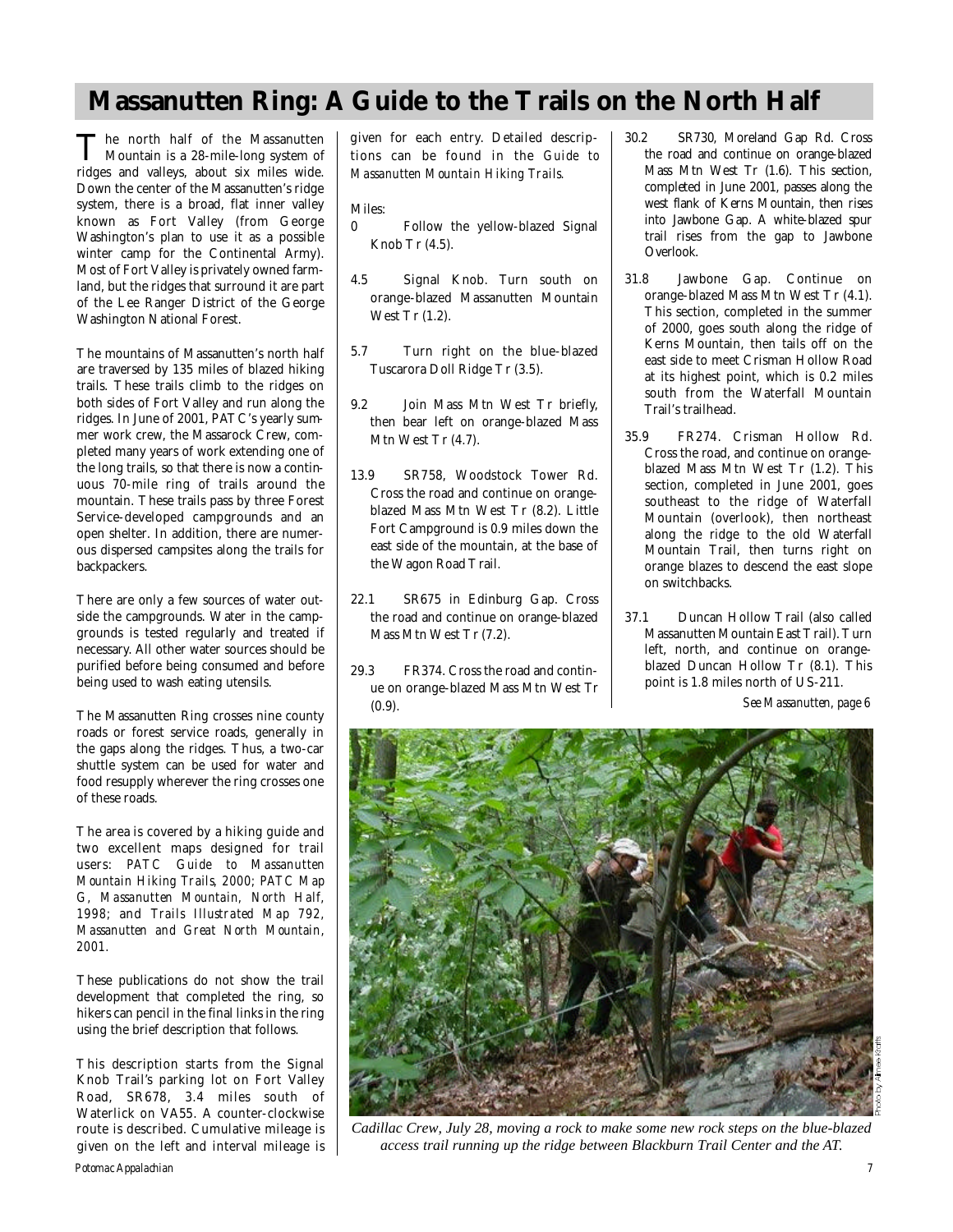**Charlottesville Chapter**<br>The Charlottesville Chapter hikes every Saturday, summer, winter and in between. Hikes are about 8 miles. Trail maintenance is usually done on the last Saturday of the month. Meet at Sprint parking lot, 2307 Hydraulic Road at 9 a.m. with food and water for the day. We hike trails in the Southern, Central and occasionally Northern Districts of Shenandoah National Park. and in George Washington National Forest. Our Chapter hikes are posted at http://www.patc.net/chapters/char/hikes.html. INFO: Jere Bidwell 804/295-2143, John Shannon 804/293-2953 or Lois Mansfield 804/973-7184.  $804$   $1275$   $2765$  or Lois Manshold 804/973-7184.

**North Chapter**<br>The North Chapter of PATC conducts monthly trail work trips on the Maryland and Pennsylvania sections of the Appalachian Trail (AT) and on the Pennsylvania sections of the Tuscarora Trail. We also lead hikes on these and other trails. Maryland AT work trips are generally held on the first and third Saturdays - contact Mark Mitchell (mdtrail@yahoo.com), 301/461-7048 for information. Pennsylvania work trips are generally held on the AT on the first Saturday and on the Tuscarora on the third Saturday - contact Charlie Irvin, 301/447-2848 or Pete Brown (peter.brown4@worldnet.att.net) 410/343-1140. Pennsylvania AT work trips also include an optional Saturday night stay at the Gypsy Spring cabin. Dinner, breakfast, and camaraderie available. For information on upcoming hikes, contact Chris Firme (bncfirme@innernet.net) 717/794-2855. For general chapter information contact chapter president Steve Koeppen (patcnorth@mail.com) 410/756-2916 or visit the North Chapter home 410/756-2916 or visit the North Chapter home page (www.patc.net/chapters/north).

**KEY to Forecast Activities** cation. Late changes or cancellations are listed on the weekly information  $t$ ape (703/242-0965), which is updated on Sunday evening for the following seven days. The Forecast can also be found on PATC's web site at found on PATC's web site at www.patc.net.

- 
- Hiking Trips<br>Backpacking Trips М
- Backpacking Trips 5S)
- Trail Work Trips Cabin/Shelter Work Trips
- Special Events
- $\blacksquare$ Meetings

*Note to all hike leaders: Please ask* nonmembers on your hike if they would like to join PATC, then get names and addresses so a Club volunteer can send them information unteer can send them information packets. Thanks!

### **Chapters**

## **Northern Shenandoah Valley Chapter**

sors hikes in national and state parks and forests in the Shenandoah Valley vicinity, open to the public, on a monthly basis except during the winter. Hikes are posted in the Forecast. Other activities are in the NSV Chapter Newsletter. For further information contact Martha Clark further information contact Martha Clark  $($ molark $\sigma$  wisallink.com $\eta$  540/666-2101.

## **Southern Shenandoah Valley Chapter**<br>See Forecast (or our link from PATC website) for

work trips and hiking events sponsored by the Southern Shenandoah Valley Chapter. Hikers from the DC area should allow about 3 hours to get to our region. INFO: in Harrisonburg, call Alvin 540/434-6244 or Lynn 540/234-6273; in Waynesboro, call Michael  $540/943-8695$ ; in wa y noboto) call Michael 540/943-8693; in Staunton, call Dons 640/885-4526.

West Virginia Chapter<br>Chapter meeting at Highacre on the first Wednesday of the month. See Forecast for upcoming activities. For information about the chapter or to receive the newsletter, contact Judy Smoot at 540/667-2036 or con tact bady bindot at 540/667-2006 or www.patolohotmail.com.

**Ski Touring Section**<br>The Ski Touring Section has served since 1974 to introduce Washington area residents to crosscountry skiing and to provide cross-country skiing opportunities to experienced skiers. The Section sponsors winter weekend ski trips for all levels of skiers to nearby mountains in Maryland, West Virginia and Pennsylvania, as well as periodic social events year round. INFO: Steve Brickel social events year round. INFO: Steve Brickel

**Mountaineering Section**<br>We're a diverse group of local Washington, DC area climbers. Young and old, male and female, crag rat, sport climber, and alpinist, active and armchair types - we all enjoy climbing in its many varieties. We also share common interest in promoting safe climbing, conserving the outdoors, developing new climbers' skills, representing the Washington area climbing community, and having fun! We provide instruction for those wanting to learn the basics - we're not a school, but we can get you started. We go climbing, either locally or further afield, nearly every weekend. In the winter we organize trips to the Ice Festivals in the Adirondacks and the White Mountains for beginning and advanced ice climbers. For further information contact Mack Muir 703/768-5724 (Mack Muir @edisaurus com)  $(m_{\alpha}$  eminal  $\alpha$  called also complete  $(m_{\alpha}$ 

**PATC Midweek Hikes** fast pace; and the Easy Hikers hike 5-8 miles on trails with little elevation change. See below for scheduled trips; check the weekly below for scheduled trips; check the weekly  $t = \frac{1}{2}$ any changes or additions.

**Other Clubs' Hikes**<br>Capital and Wanderbirds hike on Sundays, traveling by bus and leaving from downtown, with suburban stops as well. Center Club, Northern Virginia Hiking Club and Sierra Clubs hike on both Saturdays and Sundays using carpools, which often leave from a suburban Metro stop. Schedules are available at PATC Headquarters Schedules are available at PATC Headquarters and are published in area newspapers on Fridays.

**Meetings**<br>Meetings are held at PATC HQ, 118 Park Street, Meetings are held at PATC HQ, 118 Park Street, S.E., Vienna, VA unless otherwise noted.

**Trail Patrol - First Tuesday** will trail ambassadors to the hiking public. They provide a visible, reassuring presence on the trails, educating the public on good hiking practices, minimum impact hiking and camping ethics. Patrol members are trained in land navigation, emergency procedures, radio communications and personal equipment. All patrol volunteers are also expected to become certified in a recognized basic first aid course. Some equipment and uniform items are provided upon completion of uniform items are provided upon completion of training. INFO: Kumait Jawdat 202/328-8137 or see patchers website:<br>Patchers website:

( www.patemetrical relation transactory.

## **New Members (PATC) - First Wednesday**

more? The best way is to attend a new Members meeting (but you don't have to be new to qualify). Attend the meeting and find the mysteries of PATC revealed in full. Refreshments will be served. Directions to PATC: Take Rt 23 into Vienna Va and turn east on Park St. (Rt.675) to 118 Park St. on your left. turn east on Parker, (Rt.676) to 118 Park St. Journal St. Info: Liles Creighton 410/573-0067.

#### **Meetings**

## **Shenandoah Mountain Rescue Group**<br>(New Members meeting) - Second Monday

7:30 p.m. New members meeting. INFO: Martin 7:30 p.m. New members meeting. INFO: Martin Juenge (mjuenge@rpihq.com) 703/255-5034, then press #5.

PATC Council - Second Tuesday<br>7:00 p.m. sharp. The PATC Council meets the second Tuesday of every month to conduct business of the Club. All members are welcome. of the Club. All members are welcome.  $\sum_{i=1}^{n}$  is constantly (who jet do not  $\sum_{i=1}^{n}$  )  $\sum_{i=1}^{n}$  0692 x11.1.

**Mountaineering Section - Second Wednesday**<br>8:00 p.m. Second Wednesday of every  $month$ . INFO: Mack Muir at 703/768-5724 or (MackMuir@edisaurus.com) or PATC's website: (Mackmail codisaurus.com) or PATC's Nobsite: (www.patc.net/chapters/mtn\_sect).

## **The Futures Group — Third Tuesday**<br>7:00 p.m. Meets to research, develop, and recom-

mend to membership changes to PATC organization, constitution, and bylaws in order to meet challenges of the new century. PATC members welcomed. INFO: Gerhard Salinger (evger@erols.com) or Walt Smith (wsmith@visuallink.com). Co-Chairs. (wsmith@visuallink.com), Co-Chairs.

## **Shenandoah Mountain Rescue Group**<br>(Business meeting) - Last Tuesday

7:30 p.m. Meet in conference room. INFO: Martin Juenge 7:30 p.m. moet in conference room. In conference room. (mjuenge@rpihq.com) 703/255-5034 then press #5.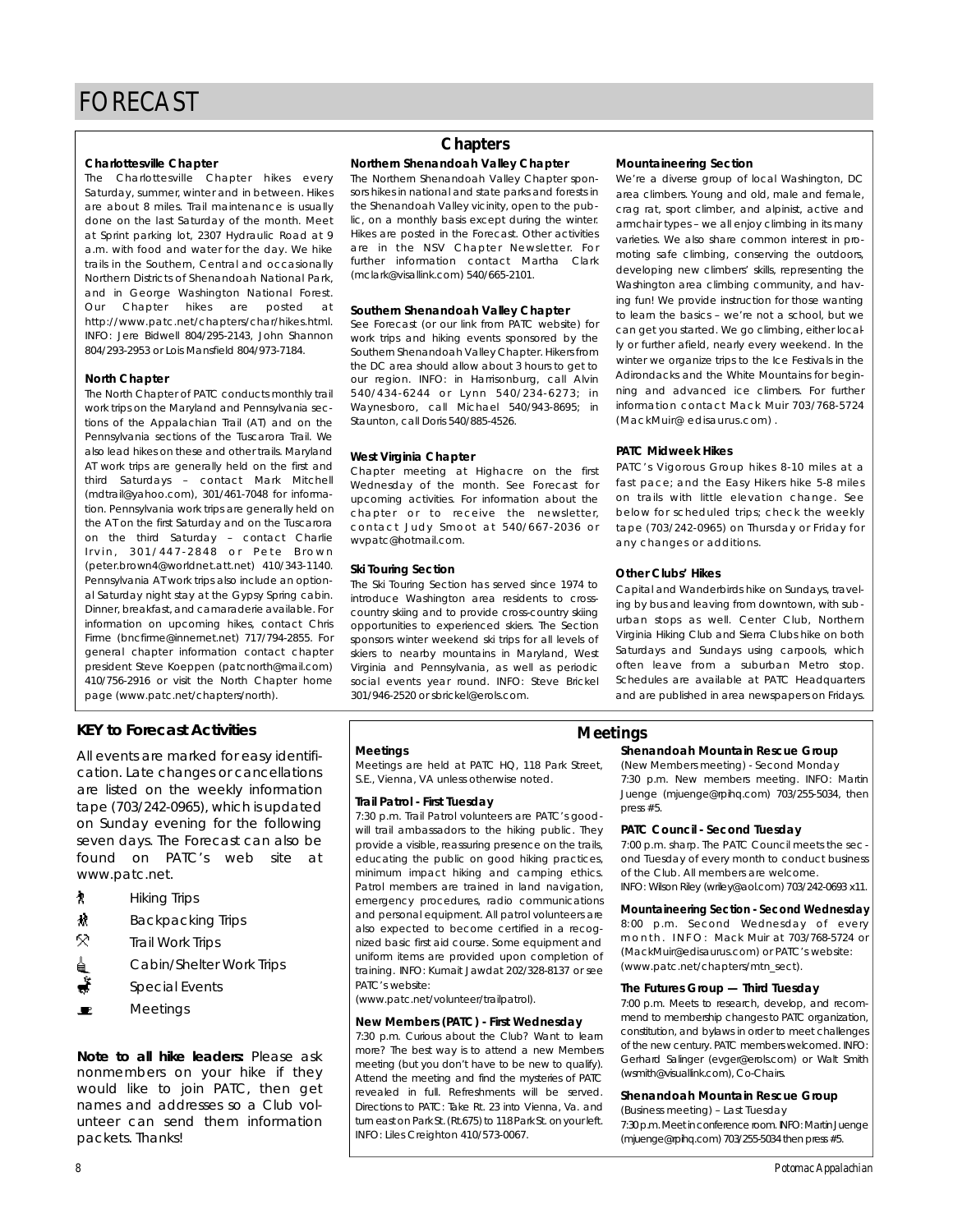## FORECAST

#### **September**

### **1 (Saturday) Headquarters**, Vienna, VA

5:00 p.m. All items for the next issue of the newsletter must be submitted electronically, if possible, to headquarters, or by e-mail to PA@patc.net. Allow one week for postal service delivery. Forecast events may week for postal service delivery. Forecast events may be e-mailed directly to PA-F orecast@patc.net.

# **1 - 2 (Saturday - Sunday) CABIN WORK TRIP - Blackburn Trail Center**

**Round Hill, VA**<br>Labor Day Weekend! Finish up the summer with a long weekend in the Blue Ridge. Combine work with hikes and enjoy the scenery, good company with hikes and enjoy the scenery, good company and food. Reservations/INFO: Chris Brunton 703/560-8070 or Bruce Clendaniel 410/820-7550.

## **1 - 2 (Saturday - Sunday) TRAIL WORK TRIP - North Chapter Pa. Trail Crew**

**Appalachian Trail, PA** Caledonia State Park. Departure 9:00 a.m. sharp. Caledonia State Park. Departure 9:00 a.m. sharp. INFO: Charlie Irvin 301/447-2848.

**4 (Tuesday) MEETING - Trail Patrol, 7:30 p.m.**

### **4 (Tuesday) REI, College Park, MD**

7:30 p.m. Lose track of time for an evening. Discover a place steeped in history, where nature and wildlife are easily seen. Explore a narn a turn of the are easily seem. Explore a nar-<br>row ribbon of forest and river, easily accessible, Come along as REI's Ed Neville and Mark Nelson spin a tale of history and artifacts, man and nature, and discuss access, points of interest, nature, and discuss access, points of interest,<br>gear, and geology along the Chesapeake &<br>Ohio Canal. INFO: REI 301/982-9681.

### **5 (Wednesday) MEETING - New Members (PATC), 7:30 p.m.**

## **5 (Wednesday)**

#### **Battery-Kemble Park and Glover-Archbold Park**

The Easy Hikers will hike 5-6 moderate miles through Battery-Kemble and Glover-Archbold Parks. Meet at 10:15 a.m. at the parking area in Battery-Kemble Park. To reach the parking area from the intersection of MacArthur Blvd. and Arizona Ave., go south toward downtown on MacArthur and turn left at the second street, Chain Bridge Rd., DC, and after about 1/2 mile, turn right into the park and continue to the parking area. Bring lunch and water. INFO: ue to the parking area. Bring lunch and water. INFO: Shirley Rettig 703/836-0147.

# **5 (Wednesday)**

**CRASS - Exploring the Canal (REI)**<br> **REI, Baileys Crossroads, VA**<br>
Same as 9/4 except at Baileys Crossroads. INFO: REI<br>
702/270 0400

#### **6 (Thursday) Great Falls Park, VA**

Great Falls and Riverbend Parks. 5-10 miles at mod-

fast pace. Start 10:00 .am. Meet in Great Falls Park (VA) Visitor Center parking lot. From I-495 Beltway take Exit 44 (old 13) west on VA 193 (Georgetown Pike) for 4 miles to Old Dominion Drive. At traffic light turn right. Go 1 mile to park entrance. Fee \$4 per vehicle or Park Pass. RSVP not required. INFO: Mary vehicle or Park Pass. RSVP not required. INFO: Mary Siu 703/533-1430.

### **7 - 9 (Friday - Sunday) Shaver's Fork Recreation Area, WV**

**Shaver's Fork Recreation Area, WV** Enjoy early fall hiking in the Shavers Fork area of WV. We'll follow the West Fork Trail and visit the High Falls of Shavers Fork. Car camping is available at the L a u rel Fork campground. INFO: Susan Bly (sbly@shepherd.edu) 304/876-5177 or 304/258-3319.

#### *Potomac Appalachian 9*

### **8 (Saturday)<br><sup>⊗</sup> TRAIL WORK TRIP - Rock Creek Park Crew Rock Creek Park, Washington, DC**

8:15 - 11:30 a.m. We only need you once during this beautiful month for work on the hiking trails. The rest of September you are welcome to use for hiking. of September you are more that the top mining. Anderson (mhacca@starpower.net) 202/462-7718 Anderson (mhacca@starpower.net) 202/462-7718 or Ranger Ken Ferebee 202/426-6834 x31.

### **8 (Saturday) Appalachian Trail, MD**

Enjoy cooler air in the woods of western Maryland on this work event. The South maryland on this work events meet west of<br>Mountaineers' day events meet west of<br>Frederick MD at 0:00 a.m. INFO: Mark Mitchell  $(mdt$ rail@vahoo.com) 301/461-7048.  $($ manan $\sigma$ yahoo.com/ $\sigma$ 001/461-7048.

# **8 - 9 (Saturday - Sunday) CABIN WORK TRIP - Vining Tract Crew**

The Vining Tract Crew meets one weekend a month to work on various projects, ranging from cabin repairs to land management projects. We're now in the midst of constructing a small cabin using logs the midst of constructing a small cabin using logical cabin using the matched of construction and practice (or<br>doublen), your log lifting, and chipping skills develop) your log-lifting and chiseling skills. Overnight at Conley and Wineberry cabins. INFO: Larry Lang 703/631-9278.

### **8 - 9 (Saturday - Sunday) Shockeys Knob, near Gainesboro, VA**

Always plenty of trail work on the Tuscarora relocation project. The district manager of this section of the Tuscarora Trail may need help clearing nearby problem areas. We are also looking for a shelter site on PATC's 70 acres on the Knob. Bring a lunch and water for Saturday noon. Community dinner on water for Saturday noon. Community dinner on Keenan (outdoorsnow@cox.rr.com) 703/938-3973 or Keenan (outdoorsnow@cox.rr.com) 703/938-3973 or Jon Rindt (jkrindt@erols.com) 540/635-6351.

### **8 - 9 (Saturday - Sunday) SPECIAL EVENT - 14th Annual North District Trails** Workshop<br>North District, Shenandoah National Park, VA

Come and work with park trails professionals and club veterans in this annual event held at Mathews Arm Campground in SNP. See article on page 6 for a complete description and more details. \$18 fee includes all meals. Reservations limited. RSVP/ includes all meals. Reservations limited. Reserved.<br>INFO: George Walters (gjwalters@starpower.net)  $1107.120$   $E/L$   $\ldots$ 

### **8 - 9 (Saturday - Sunday) Central District(?)** Shenandoah National Park VA

The Acme Treadway Company has never achieved a fungible profit. All returns are distributed directly to members. Membership depends upon passing a secret test (participating in at least one worktrip .. uh, meeting). Each member may be detected (with a keen eye) by the discretely distinctive apparel he (or she) displays upon passing muster (or, the mustard). The next meeting of the Bored (oh, Board) is set for 9/8. Overnight accommoda-(oh, Board) is set for 9/8. Overnight accommoda-tions and food are provided to members in good standing (or, who sit well, too). INFO: Don White (whitedh@hotmail.com) 804/270-3116.

**10 (Monday)**<br>E MEETING - New members (Shenandoah **MEETING - New members (Shenandoah Mountain Rescue Group), 7:30 p.m.**

### **10 (Monday)** South end, Potomac Heritage Trail, VA

3.4 mile hike along the Potomac River. We will begin 3.4 mile Roosevelt Island parking lot and his will begin.<br>at the Roosevelt Island parking lot and hike up past for the under 5 crowd, all ages welcome. INFO: for the under 5 crowd, all ages welcome. INFO: Lauren Lang (LevansAT94@aol.com) 703/631-9278. Prefer e-mail.

**11 (Tuesday) MEETING - PATC Council, 7:00 p.m. sharp.**

### **11 (Tuesday) REI, College Park, MD**

7:30 p.m. As you hike our regional trails, do you ever think, "Wow, it takes a lot of work to create and maintain a trail, maybe I can have some fun and give something back."? You can! REI, M-NCPPC, PATC and the Potomac Conservancy are joining forces to recruit volunteers for a trail project to construct the next link in the Seneca Creek Greenway Trail, Join us as trail crew leader. Mark Nelson outlines the scope of work, use of tools, and volunteer safety. We'll also show you great new hiking opportunities on trail sections already complete and tunities on trail sections already complete and share the final vision for this cross-county trail. Come on out and get involved! INFO: REI 301/982-9681.

### **12 (Wednesday) MEETING - Mountaineering Section, 8:00 p.m.**

**12 (Wednesday)**

#### Lake Frank, MD

Meet at 10:15 a.m. in the Lake Frank parking area for a four mile hike, plus. From I - 270 N, exit on Route 28. Follow route 28 east through Rockville. It becomes Norbeck Road. Just after the light at Gude Drive, move left and take the next left turn on Avery Road. Lake Frank parking area is on your right, before Southlawn Road. Bring water, and a lunch to eat near our cars. A new, short mystery hike will be offered nearby after lunch. Hikers who will be official higher lunch in advance may be picked up at Shady<br>reserve in advance may be picked up at Shady<br>Crove Motro at 10:00 a.m. INFO: Margaret G rove Metro at 10:00 a.m. INFO: Marg a re t Chapman 301/977-8988 (h) or 301/869-9291 x3 (w).

## **12 (Wednesday)**

**CLASS - Trail Volunteers - Trail Volunteers**<br>**REI, Baileys Crossroads, V A**<br>Same as 9/11 except at Baileys Crossroads. INFO:<br>703/379 9400 703/379-9400.<br>15 (Saturday)

#### **X TRAIL WORK TRIP - Maryland Metrolites C&O Canal Park, MD**

Join the Maryland Metrolites for a work trip in the Join the Maryland Metrolites for a work trip in the G&O Canal Park, Montgomery County. We meet at<br>9:00 a.m. in the Great Falls parking lot. Bring lunch,<br>9.00 a.m. in the Great Falls parking lot. Bring lunch,  $\frac{1}{2}$  gives, and water. In  $\frac{1}{2}$  and  $\frac{1}{2}$  is  $\frac{1}{2}$  or  $\frac{1}{2}$  or  $\frac{1}{2}$  is  $\frac{1}{2}$ .

## **15 (Saturday)**

**Tuscarora Trail, PA Tuscarora Summit Section-Fannettsburg-Burnt Cabins** 

Rd. to Pa. Rte 16. 15.4 miles; 1200 ft elevation gain. After descending into Cowans Gap State Park we will begin a steep climb via switchbacks to the top of Big Mountain (2458 ft). Once to the top it is a fairly easy Mountain (2458 ft). Once to the top it is a fairly easy.<br>hike to Pa Rte 16. We will pass through Buchanon State<br>Ecrect: ... named.... offer... the ... only... precident... from Forest; named after the only president from village of Cove Gap the birthplace of James Buchanon. If time allows we can stop and visit such site before eating at the Foot of the Mountain Restaurant. We also can visit the cabin restored on the grounds of the Mercersburg Academy. So come and join us on this historical event. INFO: Christopher Firme join us on this historical event. INFO: Christopher Firm e ( b n c f i rm e @ i n n e rnet.net) 717/794-2855 after 6:00 p.m.

# **15 (Saturday)**

**TRAIL WORK TRIP - North Chapter Participal Trail Crew Trail, PA**<br>**For meeting place and other details, call Charlie**<br>Irvin 301/447-2848.

#### **15 (Saturday) Dickerson, MD**

The eighth mission of the C&O Canal Odyssey will be from Dickerson to Pennyfield Locks, Maryland, 20  $b^2$  be from Dickerson to Pennyfield Local Carderock parking<br>https. Meet at 7:30 a.m. at the Carderock parking Contact leaders for requirements and details. INFO: Jack Thorsen (thorsen4@Juno.com) 703/339-6716 or Jack Thorsen (thorsen4@Juno.com) 703/339-6716 or William Needham 410/884-9127.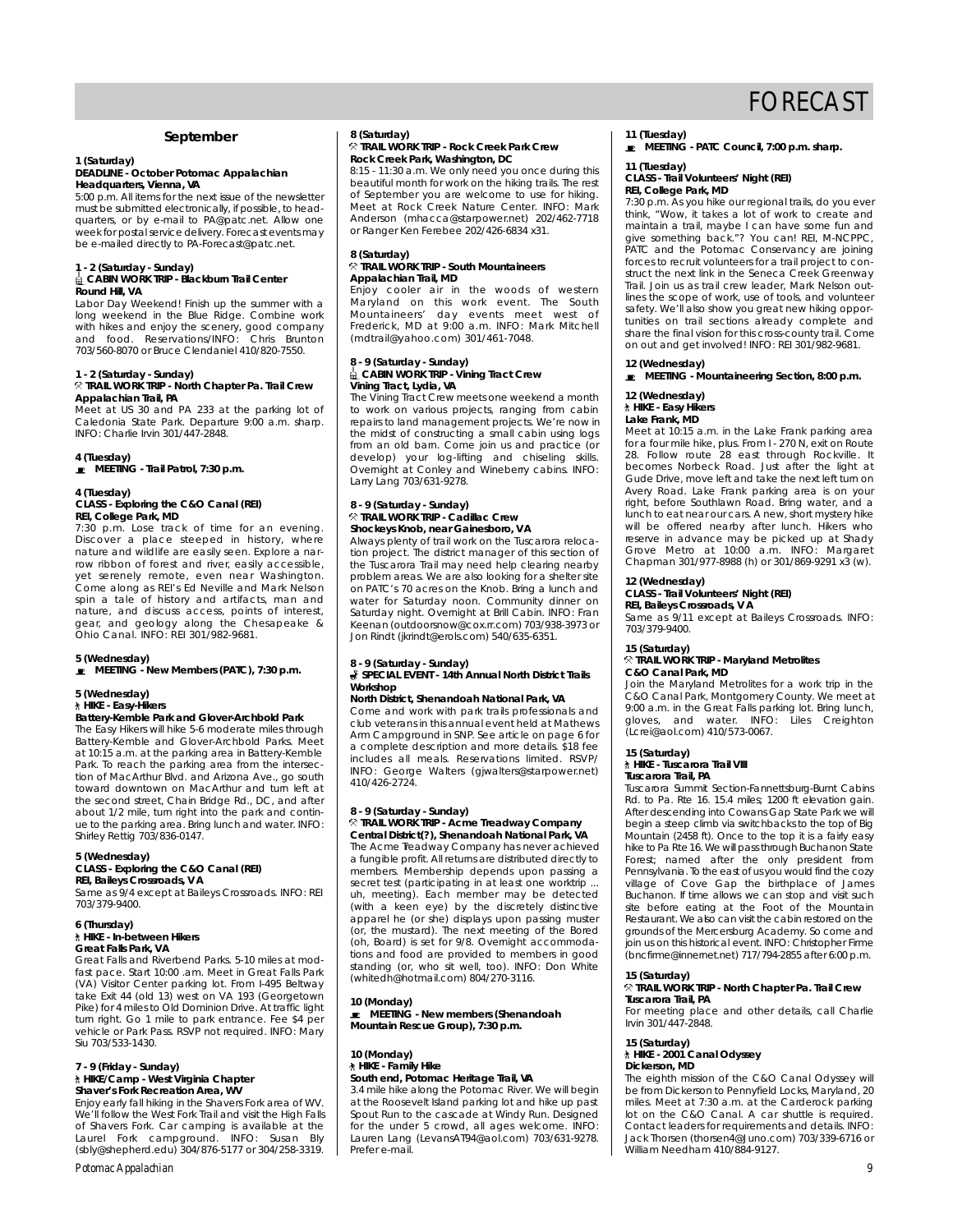## FORECAST

### **15 (Saturday) Shenandoah County, VA**

Great North Mountain on the VA/WV state line. Join the Stonewall Brigade at Wolf Gap Recreation Area at 9:00 a.m. to get tools then drive to a trail in the nearby area. This popular venue offers fine panoramic views of Trout Run Valley from the panoramic views of their run valley from the rocks in the tread and work on waterbars. Bring lunch, work gloves, water, bug spray, and hiking shoes. RSVP by Wednesday. INFO: Hop Long shoos. Rover by Wednesday. In Servey Long<br>(mgrgnmd@hotmail.com) 301/942-6177.

### **15 (Saturday) George Washington National Forest, VA**

We will be rebuilding a section of tread on the Signal Knob Trail. Join us and enjoy the camaraderie of people who appreciate the great outdoors! Work with us and take pride in the support you give to the trail community! INFO: Mike Sutherland give to the trail community. In the miller connection of the substantial computation of the substantial connection of the substantial connection of the substantial connection of the substantial connection of the substantia

### **15 (Saturday) Montgomery County, MD**

8:30 a.m. - 2:00 p.m. Be part of something big! Leave your mark on the land! Get a spiffy T-shirt! Montgomery County is creating a 100 mile, natural surface trails system! The backbone of that system is surface trails system. The backbone of that system is<br>the Seneca Creek Greenway Trail, a hiker/equestri-<br>an trail that will strotch 27 miles across the county connecting the Potomac River and C&O Towpath with trails in the Patuxent River State Park. 20 miles of with trail is already open. REI and M-NCPPC<br>the trail is already open. REI and M-NCPPC Commission) need YOU to help complete the next segment, from Watkins Mill Rd. to Brink Rd. Come segment, from Watkins Mill Rd. to Brink Rd. Come out and enjoy a great day, doing great work! Registration/INFO: REI 703/379-9400 or 301/982-9681.

## **15 - 16 (Saturday - Sunday)**

### **Central District, Shenandoah National Park, VA**

Join us for trail projects in the Central District of SNP. Join us for trail projects in the Central District of SNP. INFO: Charles Hillon (charleshillon@earthlink.net) 703/754-7388.

# **15 - 16 (Saturday - Sunday) CABIN WORK TRIP - Blackburn Trail Center**

**Round Hill, VA**<br>Catch the beginning of autumn at Blackburn working on the pump room, plumbing and Carriage House roof. No special skills required  $-$  just enthusiasm and penchant for good company. Later we asm and penchant for good company. Later we<br>will spend a pleasant evening on the porch after a<br>fine around moal cooked in our kitchen meal computer control control in the discussions.<br>Reservations/INFO: Chris Brunton 703/560-8070 or<br>Bruce Clendaniel 410/820-7550.

# **15 - 16 (Saturday - Sunday) Jamaican TRAIL WORK TRIP - North District**

## **Hoodlums**

Come to Jamaica, mon! Come work on de trail and leave de trouble behind! Famous Hoodlum jerk chicken and other Caribbean delights will be de reward for a good day's trailwork on the AT in this reward for a good day's trailer on the AT in this section of SNP. Nooo problem, mon! The North<br>District Hoodlums do 'roll up your slooves', troad work, build rock steps, log waterbars and engage in similar other activities by day but are occasionally known to enjoy the fruits of their labor in grand fashion via the "theme" meal following the day's work at a facility within the park! No experience necessary and newcomers are always welcome. Check out our website at http://www.patc.net/volunteer/trails/hoodlums/ hoodlums.html. Come for the day, stay for the evening's festivities, camp out overnight in SNP - lots of options! We meet at Piney River Ranger Station, MP 22 on Skyline Drive, at 10:00 a.m. on Saturday morning. Please make reservaand are carriedly morning. Please make reserve tions by midweek prior. INFO/RSVP: George Walters (gjwalters@starpower.net) 410/426-2724.

### **15 - 16 (Saturday - Sunday) Alexandria, VA**

A program of the Wilderness Safety Council, this eighteen-hour class includes classroom study, hands-on practice, and results in a two-year certifi- $\frac{1}{100}$  cation. The cost is \$140. Registration is limited to 25<br>certification is a two-year certification is limited to 25 people. More information and registration at: http://wfa.net. INFO: Christopher Tate 703/836-8905.

### **15 - 16 (Saturday - Sunday) w/Monday option BACKPACK TRIP - Natural History Foray Hazel Mountain Region, Shenandoah National Park, VA**<br>Bob Pickett tries a different kind of trip this time. Let's

go find an isolated area to establish a base camp and do some exploring. For example, there are the remains of an old milldam, complete with a millstone to be inspected. In the same area are some bunchberry (an uncommon dogwood species aroundcover) which should be in fruit at this time. And, there just happens to be a rattlesnake den nearby that should be receiving its guests for the winter about this time of the year. And, with the leaves still on the trees, this will be our last chance. to look for artifacts uncovered by duff following last fall's fire. Participants can opt for just one night or fall's fire. Participants can opt for just one night or stay until Monday. Reservations/INFO: Bob Pickett 301/681-1511.

### **16 (Sunday) Call for location**

Hike with the Trail Patrol and learn what the PATC's goodwill ambassadors do. These adventurous, dedicated men and women monitor the Club's 1,000 miles of trails, helping people, instructing them in safe hiking practices and reporting on the condistate the trails. We hike many wonderful, little-<br>tions of the trails. We hike many wonderful, little-Fernandez (bmfernandez99@earthlink.net) 703/222-8249 5:00-9:00 p.m. or weekends. 703/222-8249 5:00-9:00 p.m. or weekends.

### **17 (Monday)** Pohick Creek, VA

3 mile hike along Pohick Creek beginning at the Hidden Pond Nature Center. The trail is a little rugged and muddy. Not much elevation gain or loss. Jogging stroller passable (barely). After the hike, we will picnic near the pond and enjoy their history we will picnic near the pond and enjoy their<br>great playground. Designed for the under 5 crowd, all ages welcome. INFO: Lauren Lang<br>(LevansAT94@aol.com) 703/631-9278 Prefere-mail. (LevansAT94@aol.com) 703/631-9278. Prefer e-mail.

### **18 (Tuesday) MEETING - The Futures Group, 7:00 p.m.**

### **19 (Wednesday)** Cabin John Regional Park, MD

5 - 6 easy miles through the woods. Meet at 10:15 a.m. in the Locust Grove Nature Center parking lot, 7777 Democracy Blvd., N. Bethesda. Bring lunch 7777 Democracy Blvd., N. Bethesda. Bring lunch and water. From Beltway go North on Old Turn left (West), go 1.8 miles (past Montgomery Mall) to Nature Center and turn right into parking lot. Coming from 270, take Democracy Blvd. West exit, past Montgomery Mall to Nature Center. INFO: past Montgomery Mall to Nature Center. INFO: Renee Schick (rs530@aol.com) 301/493-9525.

## **20 (Thursday)**

Leesylvania State Park, Woodbridge, VA A scenic/historic 7.2 miles next to the Potomac. The

Paw-Paw fruit should be ripe. From I-495 take I-95 south about 13 miles, exit 156 east, go to Route 1, turn right, drive south to 2nd stop light. Left Route 1, turn gril, drive south to 2nd stop light. Left<br>onto Neabsco Rd. The park sign is 1.5 miles. Pay lunch. Meet at 10:00 a.m. INFO: Henri Comeau lunch. Meet at 10:00 a.m. INFO: Henri Comeau (henricomeau@aol.com) 703/451-7965.

### **20 (Thursday) Tuscarora Trail, Powell's Fort Loop, VA**

This six to eight mile loop includes an easy walk up to the Strasburg Reservoir and then a moderate hike up the west ridge of Massanutten Mountain over a rugged trail with spectacular views to the west. Also see first hand some of the effects of this year's gypsy moth infestation, which was severe in yome areas of this trail. We will then loop back to where we started; Powell's Fort. Leader/INFO: Lee where we started; Powell of Fort. Leader, INFO: Lee<br>Sheaffer (thumpers@visuallink.com) 540/662-1524.

## **22 (Saturday) TRAIL WORK TRIP - South Mountaineers**

Appalachian Trail, MD<br>Bring water, lunch, and gloves. Tools and training provided. Enjoy comradeship, jokes, and the p rovided. Enjoy comradeship, jokes, and the peace of the woods. Go home happy and tired; it's that simple. INFO: Mark Mitchell (mdtrail@yahoo.com) 301/461-7048.

### **22 (Saturday) Tuscarora Trail/Signal Knob, VA**

Join the NSVC as we hike the Signal Knob and Tuscarora/Bear Wallow Trails to Signal Knob. We'll hike about 9.5 miles and climb about 1600 feet at an easy pace, with stops to enjoy the views along the way. Those interested in joining the Chapter for a gathering after the hike are welcome to do so. Leader/INFO: Gerry Boyd welcome to do so. Leaderming Poor, Boyd.<br>(gerryb@compuserve.com) 703/281-7216.

### **22 (Saturday) REI, Baileys Crossroads, VA**

10:30 a.m. - 6:30 p.m. A Natural Light Photography seminar by award-winning photographer, Jack Mills. Spend an enjoyable day with Jack and learn the techniques for successful wildlife photography. Jack will discuss what it takes to create a great wildlife image, such as exposure techniques, image sharpness, depth of focus, macro photography, and, where and when to find wildlife and how to approach and set up the shot. Participants receive 8 hours of instruction, film, class materials and text, and discount on a one-day field/photo shoot with Jack. Class fee is \$75.00. Registration is limited. Jack. Class fee is \$75.00. Registration is limited. Registration/INFO: REI 703/379-9400 or 301/982-9681.

## **22 (Saturday)**

**REI, College Park, MD** 

11:00 a.m. - 1:00 p.m. Buttons and Screens: What They Mean to You. Learn the basic functions of Garmin and Magellan GPS units. Learn how to optimize your GPS for YOUR uses through hands-on class. demonstrations and discussion of accessories and software programs. Put your new knowledge to the test on our local GPS course. Free with REI GPS sales receipt! \$15 for members, \$25 for non-members. receipt! \$15 for members, \$25 for non-members. Registration/INFO: REI 301/982-9681.

#### **22 - 23 (Saturday - Sunday)** Cabin John Trail MD

Cabin John Trail is popular with local hikers and the Crew plans to repair some areas prone to erosion. Steep sidehill, roots, and creeping tread is the name of the game. Bring a lunch and water for Saturday of the game. Bring a lunch and water for Saturday<br>noon. Community dinner, or dinner on the town,<br>Saturday pight. Overpight with local crow, mombors unless other arrangements can be made. INFO: Fran Keenan (outdoorsnow@cox.rr.com) 703/938-3973 or Jon Rindt (ikrindt@erols.com) 540/635-6351 Jon Rindt (jkrindt@erols.com) 540/635-6351.

**24 (Monday)**

### **Riverbend Park, VA**

2.5 mile kid friendly hike. The trail is jogging stroller passable. We will hike along the Paw Paw Passage Trail, past a pond and down to the Potomac. The hike continues on the Potomac Heritage Trail right along the river. We will meet in the visitor center by the turtles. We will end the hike with a picnic lunch on the Visitor's Center deck. Designed for the under 5 Visitor's Center declining congress for the under 5 c rowd, all ages welcome. INFO: Lauren Lang ( L e v a n s AT94@aol.com) 703/631-9278. Prefer e-mail.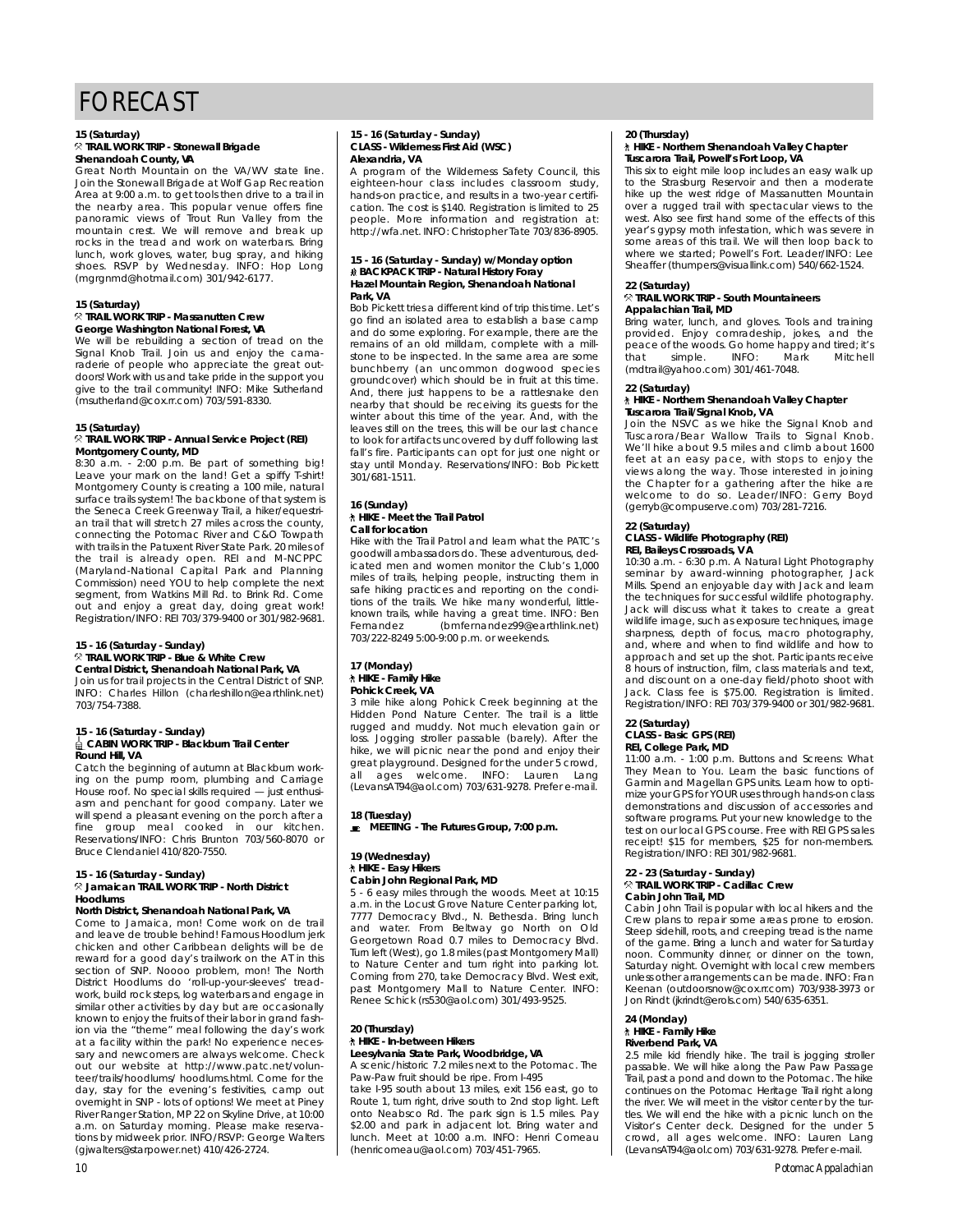**25 (Tuesday) MEETING - Shenandoah Mountain Rescue Group (Business meeting), 7:30 p.m.**

### **25 (Tuesday) REI, College Park, MD**

7:30 p.m. Allegheny Adventure: Autumn Along the Eastern Divide. Fall comes sooner and sharper atop the high ridges along the West Virginia line. The colors are brilliant and the air is sharp. But the afternoons are still warm and there is plenty of outdoor adventure available to those who seek it along the trails and streams of the George Washington and Monongahela National Forests. Join REI's Ed Neville and Mark Nelson as they reveal some of their favorite fall destinations in the autumn high country. favorite fall destinations in the autumn high country.  $\sum_{i=1}^{n}$ 

#### **26 (Wednesday) CLASS - Allegineity Adventure**<br>REI, Baileys Crossroads, VA **REI, Baileys Crossroads, IV.**

Same as 9/25 except at Baileys Crossroads. INFO:  $R = 700, 0.77, 0.000$ 

### **26 (Wednesday) Difficult Run to Great Falls, VA**

About 5 fairly easy miles with some hills in Great Falls Park. Meet at Difficult Run parking lot at 10:15 a.m. From the Beltway, go west on Georgetown Pike. approximately 3.7 miles. The parking lot is on the left shortly after the Difficult Run bridge and shortly before the turn into Great Falls Park at Old Dominion Drive. Bring lunch and water. INFO: Ruth Dominion Driver Bring lunch and water. INFO: Ruth.<br>Dower: (ruthpower@ctarpower.pot) 702/021-2421 Powers (ruthpowers@starpower.net) 703/821-2431.

## **28 - 30 (Crimary), and all property Camp/HIKE - Family Camping/Hiking Weekend<br>\* Camp/HIKE - Family Camping/Hiking Weekend Carderock, MD**<br>We will camp at the Marsden Tract group campsite

along the C&O Canal Towpath near Carderock. The campsite is about a half-mile hike-in from the cars, with privies at the site and water close by. Bikeon the towpath, paddle on the river, or hike along the Billy Goat Trail or up to Great Falls. Designed for families with young children. On Saturday there will be an organized hike of the central section of the Billy Goat Trail. This will be a 3 mile hike along the less popular, but very beautiful, section B of the Billy Goat Trail. It's located just down the towpath from the popular Northern section. This trail provides the popular Northern societies and provides some kid-sized rock scrambles; challenging, but overall, kid-friendly. INFO: Lauren Lang (LevansAT94@aol.com) 703/631-9278. Prefer e-mail.

### 29 (Saturday)<br><sup> $\dimes$ </sup> TRAIL WORK TRIP - Maryland Metrolites Cabin John Trail, MD

Join the Maryland Metrolites for a work trip on the Cabin John Trail in Montgomery County. We meet at 9:30 a.m. in the Nature Center parking lot off Democracy Blvd. Bring lunch, gloves, and water. Democracy Blvd. Bring lunch, gloves, and water. D i rections/INFO: Liles Creighton (Lerercaelleem) 410/573-0067.

### **29 (Saturday) Wardensville, WV**

Great North Mountain (Map F). From Wardensville, WV we will travel to the Capon Furnace where we will begin a six-mile hike at a slow pace, with two gradual 500 foot climbs, on the Capon Trail Loop. gradual 500 foot climbs, on the Capon Trail Loop. Along the way we will observe the ruins of the dam, charcoal hearths, chimney foundations remaining of the mining community, a couple of views, and the autumn beauty below the shadow of Halfmoon Mountain, crossing the North Halfmoon Run via the Bucktail Trail a couple of times. INFO: Run via the Bucktail Hair a couple of times. Internet Walt Smith (wsmithe risuallinitiesm) 540-678-0423.



*Look Ma, no power tools! Workers putting their back into the job at the Tulip Tree Cabin site.*

### **29 - 30 (Saturday - Sunday) Round Hill, VA**

Catch the beginning of autumn at Blackburn by working on the pump room, plumbing and Carriage House roof. No special skills required  $-$  just enthusiasm and penchant for good company. Later we will spend a pleasant evening on the porch after a will spend a pleasant evening on the porch after a<br>fine group meal cooked in our kitchen. Reservations/INFO: Chris Brunton 703/560-8070 or Bruce Clendaniel 410/820-7550.

**29 - 30 (Saturday - Sunday) Glass House, Fort Valley, VA** 

This weekend course teaches the fundamental skills you need to become a member of the team that patrols, monitors and helps hikers along the 1,000 miles of PATC trails. Training topics include land navigation, Leave No Trace, equipment and clothing, radio communications, how to communicate with radio communications, how to communicate with<br>hikers, and scenario-based training. INFO: Chris<br>Logan (logani@crok.com) 301/774-2049 (6:00.9:00 p.m. or weekends) p.m. or weekends).

#### **October**

### **1 (Monday) Headquarters, Vienna, VA**

5:00 p.m. All items for the next issue of the newsletter must be submitted electronically, if possible, to headquarters, or by e-mail to PA@patc.net. Allow one week for postal service delivery. Forecast events may week for postal service delivery. Forecast events may be e-mailed directly to PA-F orecast@patc.net.

**2 (Tuesday) MEETING - Trail Patrol, 7:30 p.m.**

**3 (Wednesday) MEETING - New Members (PATC), 7:30 p.m.**

### **6 (Saturday) Appalachian Trail, MD**

The colors are starting to change in western MD. Get away from the city for a day of "work", comradeship, and peace in the woods. INFO: Mark radeship, and peace in the woods. INFO: Mark Mitchell (mdtrail@yahoo.com) 301/461-7048.

### **6 - 7 (Saturday - Sunday) Appalachian Trail, PA.**

Meet at US 30 and PA 233 at the parking lot of Meet at 50 30 and PH 243 at the 9:00 a.m. sharp. Caledonia State Park. Departure 9:00 a.m. sharp. INFO: Charlie Irvin 301/447-2848.

### Shenandoah National Park (?), VA

**Shenandoah National Park (?), Passence achieved**<br>The Acme Treadway Company has never achieved<br>a fungible profit. All returns are distributed directly to members. Membership depends upon passing a secret test (participating in at least one worktrip secret test (participating in at least one worktrip ... uh, meeting). Each member may be detected (with a keen eye) by the discretely distinctive appeared he (or she) displays upon passing muster (oh, Board) is set for 10/6. Overnight accommodations and food are provided to members in good tions and food are provided to members in good standing (or, who sit well, too). INFO: Don White (whitedh@hotmail.com) 804/270-3116.

## **6 - 8 (Saturday - Monday)**

**Central District, Shenandoah National Park, VA** Come join us for some spectacular scenery as we backpack about 4 miles on Saturday into the rustic Jones Mountain Cabin in the central section of SNP vince we will spend Saturday and Sunday nights.<br>Where we will spend Saturday and Sunday nights. This circa-1850 cabin was the home of moonshine. If the way in, we will see firsthand the results of the Great Flood of '96. On Sunday, we will day hike about 9 miles in a circuit through some virgin forest, past the remains of human activity in the park, and eniov the splendid view of the Staunton River valley enjoy the splendid view of the stationarity called valley nearing it's peak. On Monday we will hike back to the cars and return. While we are there, we will also investigate the mystery of the Jones Mountain lights, strange lights that are sometimes seen hovering strange lights that are sometimes seen hovering over Jones Mountain. Due to the elevation changes, this trip is moderately strenuous and is lim-ited to 10 people. INFO: Kevin Haney (kevin\_haney@nih.gov) 301/271-5023.

### **6 - 8 (Saturday - Monday) Appalachian Trail, MD**

This is the first of two outings to backpack the This is the first of two outings to backpack the Appalachian Trail across Maryland. On this trip we Washington Monument State Park, a distance of 21 miles, in 2.5 days. The trip will be of moderate difficulty. The group will meet at the Shady Grove Metro Station at 9:00 a.m. Saturday and return Monday Station at 7.50 a.m. Saturday and return Monday<br>afternoon. Group limit 8 people. INFO: Bryon<br>Lawrence (blawrence@msn.com) 301/916-2188.

### **6 - 8 (Saturday - Monday) BACKPACK TRIP - "Grand Canyon of Pennsylvania"**

**Pine Creek Corgo, Price Barrow backpacking trip.** Travel north to the Pine Creek Gorge for a 22-mile backpacking trip through this scenic gorge in north central PA. We will leave early Saturday morning and begin our hike on the West Rim Trail about 1 and begin our hilling fast food lunch (the trip is a little<br>p.m., after a filling fast food lunch (the trip is a little<br>p.w.g. four bours). Hiking distances will approximate 6 over four hours). Himing distances this approximate 6 4 on Monday; leaving by early afternoon on Monday. The Pine Creek Gorge is known for its monday. The Theory is spectacular views, mature forests, and wildlife<br>spectacular views, mature forests, and wildlife eagles). If the weather is warm, maybe we'll sneak down to the weather is warm, maybe we instead.<br>down to the Creek for a dip! INFO: Bob Pickett 301/681-1511.

8 (Monday)<br>**■** MEETING - New members (Shenandoah **MEETING - New members (Shenandoah Mountain Rescue Group), 7:30 p.m.**

**9 (Tuesday) MEETING - PATC Council, 7:00 p.m. sharp.**

**10 (Wednesday) MEETING - Mountaineering Section, 8:00 p.m.**

### **13 (Saturday) Rock Creek Park, Washington, DC**

**Rock Creek Creek Park, Washington, Depute Park, Washington, DC**<br>Winter. All are welcome. Meet at Rock Creek<br>Nature. Conter. MEO: Mark Anderson Nature Center. INFO: Mark Anderson<br>(mhacca@starpower.net) 202/462-7718 or Ranger ( m a c c a c s t a r p o w e m c r r c a r r r c c r r r c s r r r c g c r r r c c r r r c c r r c c r r c c r <br>Ken Ferebee 202/426-6834 x 31.

## FORECAST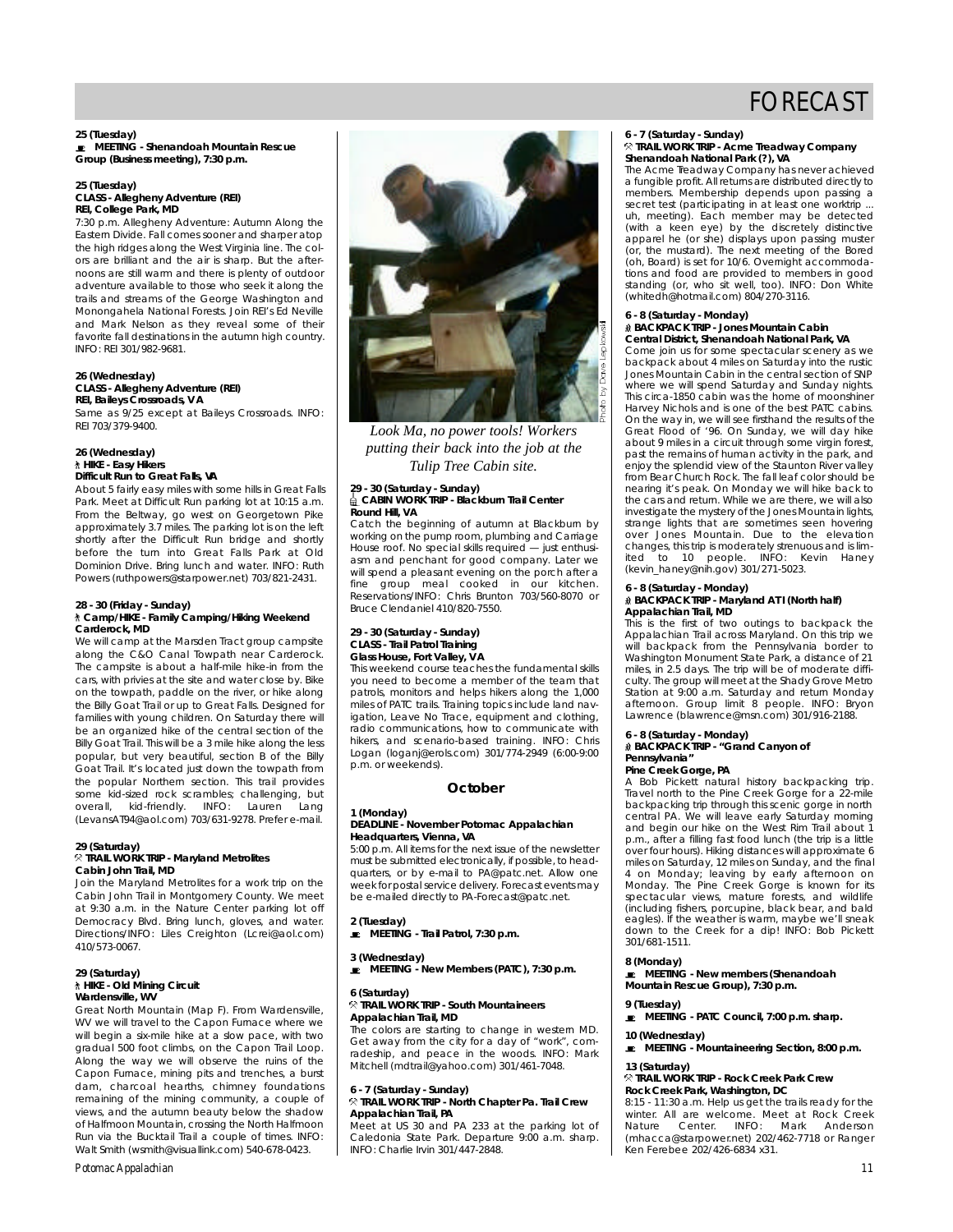## FORECAST

## **13 (Saturday)**

**Tuscarora Trail, PA** 

Lockings Section-Pa Rte. 16 to Pa Rte. 456. 14.5 miles; 1500 ft elevation lost. From the vantage point at the Lockings, we will be able to see into three states; Maryland, Virginia, and West Virginia. This is the point where the Tuscarora Mountain and the Dickeys Mountain meet atop the ridge. Rayens and porcupines have been spotted in this section. Excellent views despite the lack of water until we descend off the ridge to PA Rte 456. So come on out and enjoy another won-Rte 456. So come on out and enjoy another won-d e rful section with gorgeous views. INFO: Christopher Firme (bncfirm e @ i n n e rn e t . n e t ) 717/794-2855 after 6:00 p.m.

### 13 (Saturday)<br><sup>⊗</sup> TRAIL WORK TRIP - Massanutten Crew **George Washington National Forest, VA**

Join us and enjoy the camaraderie of people who appreciate the great outdoors! We can help you avoid crowds and crowded trails! We can show you nature at its best and most beautiful! We can belp you feel good about yourself and take pride in the support you give to the trail community! Join us on Massanutten Mountain as we build waterbars, renew tread, and reconstruct sections on<br>trails which we all oniou! INFO: Mike Sutherland trails which we all enjoy! Info: Mike Sutherland<br>(msutherland@cox.rr.com) 703/591-8330.

# <u>↓</u> CABIN WORK TRIP - Blackburn Trail Center<br>● CABIN WORK TRIP - Blackburn Trail Center

**Round Hill,** *Round Hill, But we are still looking for*<br>18th Annual Pig Roast!! But we are still looking for Renovation Project. Look in September issue for registration form for Pig Roast. If you want to come<br>registration form for Pig Roast. If you want to come<br>up for the work trip and not stay for the event, call up for the work trip and not stay for the event, call Chris Brunton 703/560-8070 or Bruce Clendaniel 410/820-7550.

### **13 - 14 (Saturday - Sunday) Blackburn Trail Center, Round Hill, VA**

Tread improvement is the name of the game as the crew removes rocks and builds steps for the side trail from Blackburn Trail Center to the AT. This will be the final work trip to Blackburn this year and there is still a lot of work to be done. Community dinner on Saturday night. Overnight at Blackburn Trail Center. INFO: Fran Keenan (outdoorsnow@cox.rr.com) INFO: Fran Keenan (outdoorsnow@cox.rr. c o m ) 703/938-3973 or Jon Rindt (jkrindt@ero l s . c o m )

### **13 - 14 (Saturday - Sunday)** Location to be determined

Learn the principles of Leave No Trace (LNT) from the Trail Patrol's LNT Masters. This fun, weekend course, which includes a night of camping in the woods, provides hands-on training and certifies woods, provides hands-on training and certifies<br>Anniell Miller (amill1@yahoo.com) 703/250-8113<br>Anniell Miller (amill1@yahoo.com) 703/250-8113 until 10:00 p.m.

**16 (Tuesday) MEETING - The Futures Group, 7:00 p.m.**

#### **16 (Tuesday) REI, College Park, MD**

7:00 p.m. Guides Bill and Mary Burnham will be available to sign your copy of their new book: Hike America! Virginia!, and lead us on an evening's armchair tour of some of their favorite Old Dominion rambles and scrambles. INFO: RFI Dominion rambles and scrambles. INFO: REI 301/982-9681.

**17 (Wednesday)**

**REI, Baileys Crossroads, VA REI, Baileys Crossroads, V A** Same as 10/16 except at Baileys Crossroads. INFO: REI 703/379-9400.

# **17 (Wednesday) CLASS - Trail Patrol Backpacking 202 Class 1**

**HQ, Vienna, VA**<br>7:30-10:00 p.m. Trail Patrol presents the first of two classes that teach you how to plan and carry out an early winter backpacking trip. Classes cover equipment selection and use, route planning, food planning, safety, comfort and Leave No Trace principles. A November weekend trip, accompanied by experienced instructors, gives you the opportunity to try out your new skills. INFO: Larry Marcoux nity to try out your new skills. In the skills. In the skills. In the skills. In the skills. In the skills. In (nolslntmaster@aol.com) 703/979-1066 or 703/402-5441.

## **18 (Thursday)**

#### Fairfax, VA

Fountainhead Regional Park, 19875 Hampton Foundamined Regional Park, 1998 Hampton Occoquan Reservoir. Mostly hilly terrain. (PATC Wash. Region, Part B, plus). Meet 10:00 a.m. at first parking lot on the right off of entrance road. Bring lunch and water. No pets. Henri Comeau Bring lunch and water. No pets. Henri Comeau (henricomeau@aol.com) 703/451-7965.

#### **20 (Saturday)** C&O Canal, MD

Join the Maryland Metrolites for a work trip in the C&O Canal Park, Montgomery County. We meet at 9:00 a.m. in the Great Falls parking lot. Bring lunch, gloves, and water. Directions/INFO: Liles Creighton gloves, and water. Directions/INFO: Liles Creighton (Lcrei@aol.com) 410/573-0067.

### **20 (Saturday) Shenandoah County, VA**

Great North Mountain on the VA/WV state line. Join the Stonewall Brigade at Wolf Gap Recreation Area at 9:00 a.m. to get tools, then drive to a trail in the at 9:00 a.m. to get tools, then drive to a trail in the<br>nearby area. This popular venue offers fine<br>nearby situation of trail in Valloy from the moun tain crest. We will remove and break up rocks in the tread and work on waterbars. Bring lunch, work the and work on waterbars. Emigration, working shows. RSVP by Wednesday if you plan to attend. INFO: Hop RSVP by Wednesday if you plan to attend. INFO: Hope<br>Long (mgrgnmd@hotmail.com) 301/942-6177.

### **20 (Saturday) Appalachian Trail, MD**

Don't miss the fall foliage! Come out and join this event for fun "work" getting dirty in the woods. We meet at 9:00 a.m. in Frederick County. INFO: Mark meet at 9:00 a.m. in Frederick County. INFO: Mark Mitchell (mdtrail@yahoo.com) 301/461-7048.

### **20 - 21 (Saturday - Sunday) Vining Tract, Lydia, VA**

The Vining Tract Crew meets one weekend a month to work on various projects, ranging from cabin repairs to land management projects. We're now in the midst to land management provided management provided management of constructing a small cabin using logs from an old barn. Come join us and practice (or develop) your log-lifting and chiseling skils. Overnight at Conley and Wineberry cabins. INFO: Larry Lang 703/631-9278 or Wineberry cabins. INFO: Larry Lang 703/631-9278 or Hugh Robinson 703/525-8726.

### **20 - 21 (Saturday - Sunday) CLASS - Land Navigation (REI)**<br>REI, Baileys Crossroads and Prince William Forest<br>Rark MA Park, VA<br>Saturday, 10:30 a.m.- 5:30 p.m. at REI Bailey's

S a taking the state and sum to the state of the state of the state of the Rei Bailey's procession of the Rei Bailey's procession of the Rei Bailey's procession of the Rei Bailey's procession of the Rei Bailey's procession day course teaches all skills necessary to use map and compass in an integrated land navigation system. The first day is spent in intensive classroom exercises concentrating on map reading and interpretation, position plotting, compass fundamentals, declination and azimuth. The second day is spent in Prince William Forest Park, primarily off-trail, engaging in practical navigation exercises of increasing complexity. The course fee is \$85 and includes workbook text, course materials, compass, map, grid reader, and lunch on Saturday. Register/INFO: grid reader, and lunch on Saturday. Register/INFO: REI 703/379-9400 or 301/982-9681.

## **24 (Wednesday) CLASS - Trail Patrol Backpacking 202 Class 2**

**HQ, Vienna, VA**<br>7:30-10:00 p.m. Trail Patrol presents the second of two classes teaching how to plan and carry out an early winter backpacking trip. Classes cover equipment selection and use, route planning, food planning, safety, comfort and Leave No Trace principles. A November weekend trip, accompanied by experienced instructors, gives you the opportunity to try out your new skills. INFO: Larry Marcoux (nolsintmaster@aol.com) 703/979-1066 or 703/402-5441.  $703/777$   $1000$  or  $703/102$   $0$   $1111$ .

### **26 - 27 (Friday - Saturday) Tuscarora Trail, PA.**

We will work in and around Cowans Gap State Park and will be staying overnight on Friday and Saturday at a cabin in the park. Reservations are required. INFO: Charlie Irvin 301/447-2848. required. In Text endine Irvin 801/447-2848.

### **27 (Saturday) Rock Creek Park, Washington, DC**

8:15 - 11:30 a.m. This is it! Don't miss your last chance to do something good for the D.C. hiking trails. Our last trip of the year is always the best. trains. Our last trip of the year is always the best. Anderson (mhacca@starpower.net) 202/462-7718 Anderson (mhacca@starpower.net) 202/462-7718 or Ranger Ken Ferebee 202/426-6834 x31.

### **27 (Saturday) White Rock Cliffs, Tuscarora Trail, VA**

This 10-mile moderate hike will bring us to one of the many viewpoints along the Tuscarora Trail. The fall leaves should be at peak or just beyond peak. Be a true leaf peeper and not a windshield tourist. Dust true leaf peeper and not a windshield tourist. Dust off those hiking boots and enjoy nature. INFO: Susan Bly (sbly@shepherd.edu) 304/876-5177 or

#### **27 - 28 (Saturday - Sunday) Round Hill, VA**

Daylight Savings time ends - use that extra hour to work on the Blackburn Trail Center! Reservations/INFO: Chris Brunton 703/560-8070 or Reservations/INFO: Chris Brunton 703/560-8070 or Bruce Clendaniel 410/820-7550.

### **27 - 28 (Saturday - Sunday) Central District, Shenandoah National Park, VA**

Join us for trail projects in the Central District of SNP. Join us for trail projects in the Central District of SNP. INFO: Charles Hillon (charleshillon@earthlink.net) 703/754-7388.

### **27 - 28 (Saturday - Sunday) Vining Tract near Stanardsville, VA**

Enjoy the cooler weather and fall foliage as the crew begins work on opening a new trail route on the Vining Tract. Other opportunities may involve moving a privy to a new site and clearing brush for moving a privy to a new site and clearing brash for on Saturday night. Overnight at PATC's Mutton Top on saturacy night. Overlaght at PATC's matterney cabin(?) — what a view. INFO: Fran Keenan (outdoorsnow@cox.rr.com) 703/938-3973 or Jon Rindt doorsnow@cox.rr.com) 703/938-3973 or Jon Rindt (jkrindt@erols.com) 540/635-6351.

# **27 - 28 (Saturday - Sunday) CLASS - Wilderness First Aid (WSC)**

**Alexandria, VA** eighteen-hour class includes classroom study, hands-on practice, and results in a two-year cer $h$ ands-on practice, and results in a two-year cer-<br>tification. The cost is \$140. Registration is limited<br>to 25 posple. More information and registration to 25 people. More information and registration<br>at: http://wfa.net. INFO: Christopher Tate<br>703/836 8005 7 0 3 / 8 3 6 - 8 9 0 5 .

**30 (Tuesday) MEETING - Shenandoah Mountain Rescue Group (Business meeting), 7:30 p.m.** ❏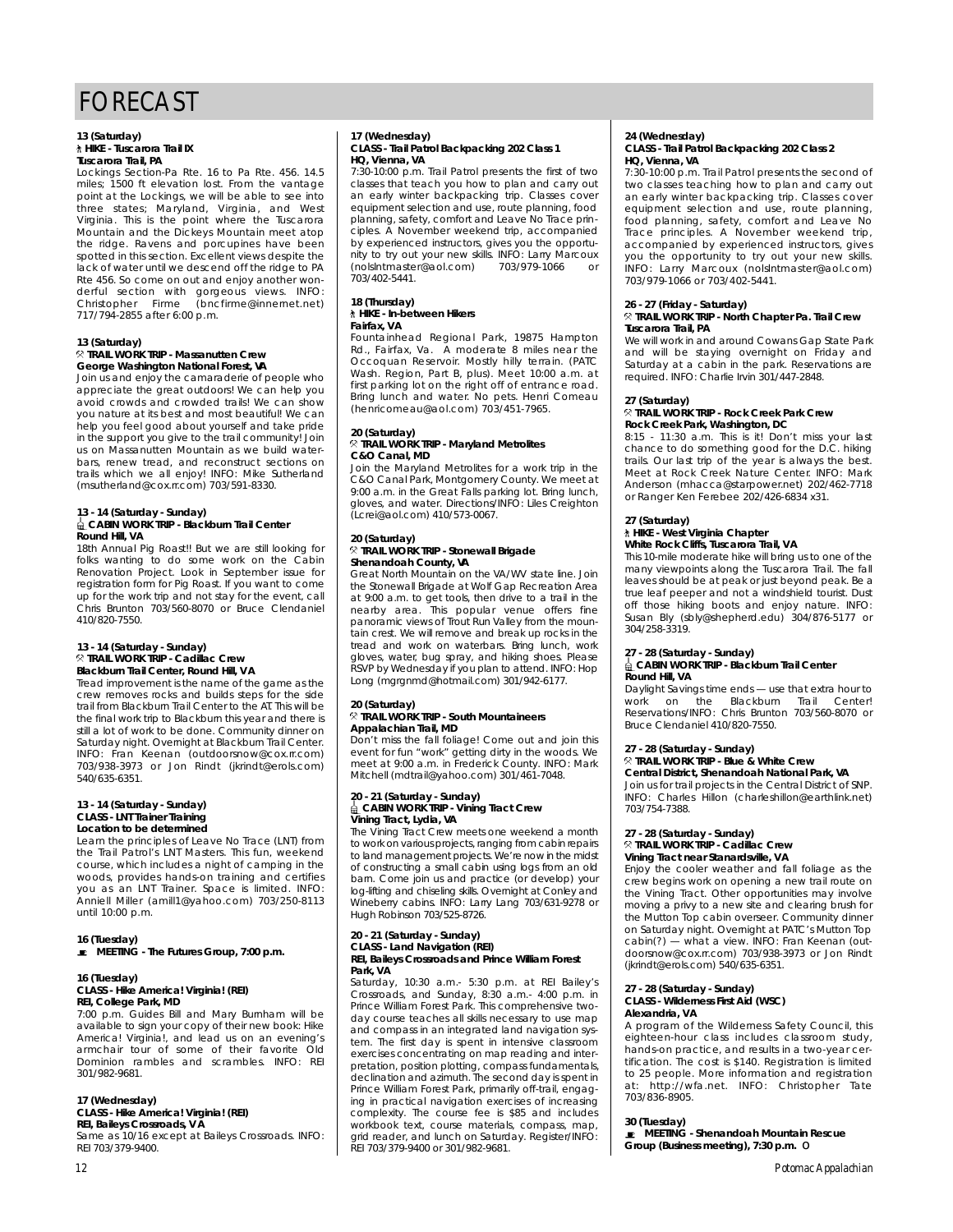#### **NEW NOTICES**

**NATURAL HERITAGE PROGRAM** coordinator<br>needed. The Corridor Management program is looking for an individual to coordinate several Natural Heritage projects within the Club. The coordinator will work with NPS & ATC personnel to identify sites and provide training as well as PATC site monitors and trail maintainers to protect plant communities along the A.T. Ability to identify plants in the field helpful but not required. Contact Tom Lupp, Supervisor of Corridor Management 301/271-Supervisor of Corridor Management 301/271- 7340 or tlupp@erols.com

**RARE OPPORTUNITY: HOUSE FOR SALE** with 18 to 27 acres on border of Shenandoah National Park: Three bedrooms, 16-windowed great room with spectacular views of 3000foot mountains; two decks, one on roof; 1.5mile walk from house up fire road to AT; other mile walk from house up fire road to AT; other<br>trails nearby: cool 2000-foot elevation: on trails nearby; cool 2000-foot elevation; on<br>state road for vear-round access: lovely state road for year- round access; lovely wooded property with modificant laurer,<br>waterfalls and lookout cliff Only 2 hrs 10 min from Beltway. INFO: Eric or Ellen 434/985-7167 or hollowfolk@nexet.net. or hollowfolk@nexet.net.

#### **HIKES**

**FEMALE HIKING PARTNER(S) WANTED. I would like to do a three-day back packing trip in the** Cranberry Wilderness over the Labor Day weekend and stay at the Hermitage Motel in Petersburg on Labor Day night, drive back the day after. If interested call me at 301/504-8781 day after. If interested call me at 331/504-5781<br>(work) or e-mail at DPShattuck@aol.com (work) or e-mail at DRShattuck@aol.com

**1997 THRU-HIKERS REUNION** – Please join us for a reunion of Class of 1997 thru-hikers. This year's reunion will take place on September 14-15 at the Bear's Den Hostel in Virginia, just off the AT. There will be a reasonable charge for lodging and for a shared feed on for lodging and for a shared feed on friends are welcome. Bring pictures or slides of your latest adventures, plenty of stories about your hike, your appetite, and desire for fun and companionship with fellow hiker frach and companionship with fellow hiller trash. For more information, call Dingle and<br>HatTrick at 703/641-8837 or e-mail to matmon at 703/641-9837 or e-mail to<br>mike haehre@erols.com See vou this falll mike.baehred erols.com. See you this fall!

#### **DONATIONS WANTED**

**WANTED FOR THE BLACKBURN TRAIL CENTER:**A be in good working order. Call Chris Brunton  $703/560-8070$ 703/560-8070.

#### **VOLUNTEER OPPORTUNITIES**

**FORECAST EDITOR** for the newsletter and website. This is a great way to volunteer for the Club without having to sweat (at least outdoors.) If you have a computer and an eye for detail you have most of the tools required. Please contact Linda Shannonre qui car i ricase contact Linda Shannon-<br>Request at PA@PATC net if interested Beaver at PA@PATC.net if interested.

**DO YOU WANT TO BE A LANDOWNERalong the AT? And have a home in the woods! Are you** in a position to become a Conservation Buyer through the Appalachian Trail Conference Land Trust? Our program matches conservation buyers - people like you - with people who are selling land along the AT You locate your home or cabin out of sight from the Trail. All we ask is that you donate a conservation easement on the rest of the property. A coneasement on the rest of the property. A con-<br>consation occomont "runs with the land:" that servation easement "runs with the land;" that

## NOTICES

*Check out www.patc.net*

## *It's full of scheduled activities and insight into the experiences of other members.*

is, no present or future owner can develop it!<br>AND, because an easement is an irrevocable gift of a property right, you get a nice income tax deduction equal to the value of the easement. Contact Bob Williams, Director of Land Trust Programs, at bwilliams@appalachi $antral.org$ , or at 304/535-6331, or write to P.O. and allowing for at 304/535-5631, or write to Hotel<br>Roy 2017 Harpors Form WW 25425  $B_0$  807, Harpers Ferry, WV 25425.

**CONSERVATION BUYER COORDINATOR** PATC's Trail Lands Acquisition Conservation Buyer coordinator. The Coordinator will act as a central clearinghouse for forwarding quescompleted questionnaires from potential conservation buyers interested in protecting the Tuscarora Trail or SNP trail access points. The Coordinator will also provide contact information for the Appalachian Trail Conference Land Trust if the buyers are interested in protecting the Appalachian Trail. The Coordinator will also maintain information in the conservation buyer databank and determine from the data-bank which conservation buyers would be likely interested in acquiring land once property goes on sale. Inquires should be address to Phil Paschall, PATC Trail Lands address to Phil Paschall, Philo Hall Lands<br>Acquisition Committee 118 Park St. SE Acquisition Committee, 118 Park St., SE, Vienna, VA 22180.

**TRACT MANAGER WANTED.** Did you know that PATC owns or manages over 2,000 acres of forest land? Every tract must have a "tract manager" who keeps tabs on the property to quard against encroachments and to watch over the forest. An opportunity has presented itself for a dedicated PATC volunteer to serve as tract manager for the 27-acre Lucas Woods Tract along the Virginia-West Virginia border, which we manage for The Nature Conservancy. The Tuscarora Trail runs through the property, and we maintain a campsite. Interested volunteers should call Tom Johnson at 703/281-0798 or e-mail him at Johnson at 703/281-0798 or e-mail him at johnts3@juno.com.

**MEMBERS ARE INVITED TO JOIN** the PATC Council and staff at the annual general membership meeting. When: November 14, 2001; Where: Elks Lodge, Fairfax Va.; Time 6:30 to 9:30 p.m. Would appreciate calls indicating intentions to attend soonest, reservation forms will appear in Sept. and Oct. PA. Call Liles Creighton 410/573-0067 e-mail call Liles Creighton 410/573-0067 - 5-mail<br>I croi@aol com for dotails Lcrei@aol.com for details.

**NEEDED: PEOPLE TO HELP PLAN**and conduct our Club events. What would you like to see

at our annual meeting on 14 November at Potluck Dinner? This is not only a meeting of the entire Club, but a time to give out awards, examine accomplishments, meet with friends, and have fun. We are planning other events, such as a picnic in SNP summer 2002. We receive many invitations to provide a Club display at other people's activities. Often we just don't have members to attend. If you are willing, please contact Liles Creighton, Membership Secretary at 410/573-0067, Icrei@aol.com or Pat 110/573-0067, lcreibedeilden or Pat Fankhauser at Club headquarters.

**HFIP ANNIVEDSARY** in 2002 Vice President **A N I LOOKED A RESULT A RESPONSE I** LOCAL TRUSTANCE.<br>Mickey McDermott is in charge of plan. mishey mebermott is in enarge of plan-<br>ning-INEO: medermotti aimd@gao.gov ning. Info: mcdermottj.aimd@gao.gov

**THE SALES OFFICE** is looking for volunteers interested in working as little or as long as you can manage it  $-$  Monday through Friday between 9 and 5 p.m. If interested, please contact the Sales Coordinator, Maureen contact the cales coordinately matricent<br>Estes by either calling headquarters at Estes, by either calling headquarters at  $703/212.0096$ , ext. 19 or by e-mail at patellalese erollelemi

**PATC OVERSEERS** get big discounts from<br>the following merchants who support the rollowing merchants who support our volumbor programs: Blue Ridge<br>Mountain Sports (Charlottesville Mountain Sports (Charlottesville,<br>Tidewater)—20%, Hudson Trail Outfitters (Metro DC)-15%, The  $Trailhouse$  (Frederick, Md.)-15%, Casual Adventures (Arlington, Va.)— 10%, Campmor (mail order via PATC 19%, Campmor (mail order via PATS)<br>HOI—10%, Check the back nage of HQ) TOWE SHOOK THE BACK page of<br>the DA for the latest trail cabin and shelter overseer opportunities. All PATC members receive a 10% discount from Blue Ridge Mountain Sports. Be sure to have your membership ID or overseer have your membership ID or overseer ID ready when you shop.

**SHENANDOAH MOUNTAIN RESCUE**<br>**GROUP** (SMRG) is seeking people interested in wilderness search and rescue. New member orientation meetings are held every month at matc headquarters. No experience PATC headquarters. No experience is necessary. International states Op diations 7 0 3/ 2 5 5 50 4, then<br>prass #5 p ress #5.

**NOT INTERESTED IN WORKING IN THE** tinuous need for Headquarters Volunteers willing to help out with a volunteers willing to help out will a variety of tasks — from manning the<br>sales desk in the evening to provid. ing typing or office support. It takes a lot more than trail workers to keep the Club going! INFO: Wilson Riley, the Club going. Info: Wilson Riley, willey 12260 aoil 0011 of 703/242-0693,<br>ext 11 e x t . 1 1 .

*Notices are published free of charge for* for any of the advertised items. No com *mercial advertisement or personal morein existed* to hiking will be accepted. Deadline for inclusion is the *accepted. Deadline for inclusion is the first day of the month preceding*<br>*issuance of the newsletter Notices will* be run for 3 months unless we are other *be run for 3 months unless we are other - wise advised.* ❏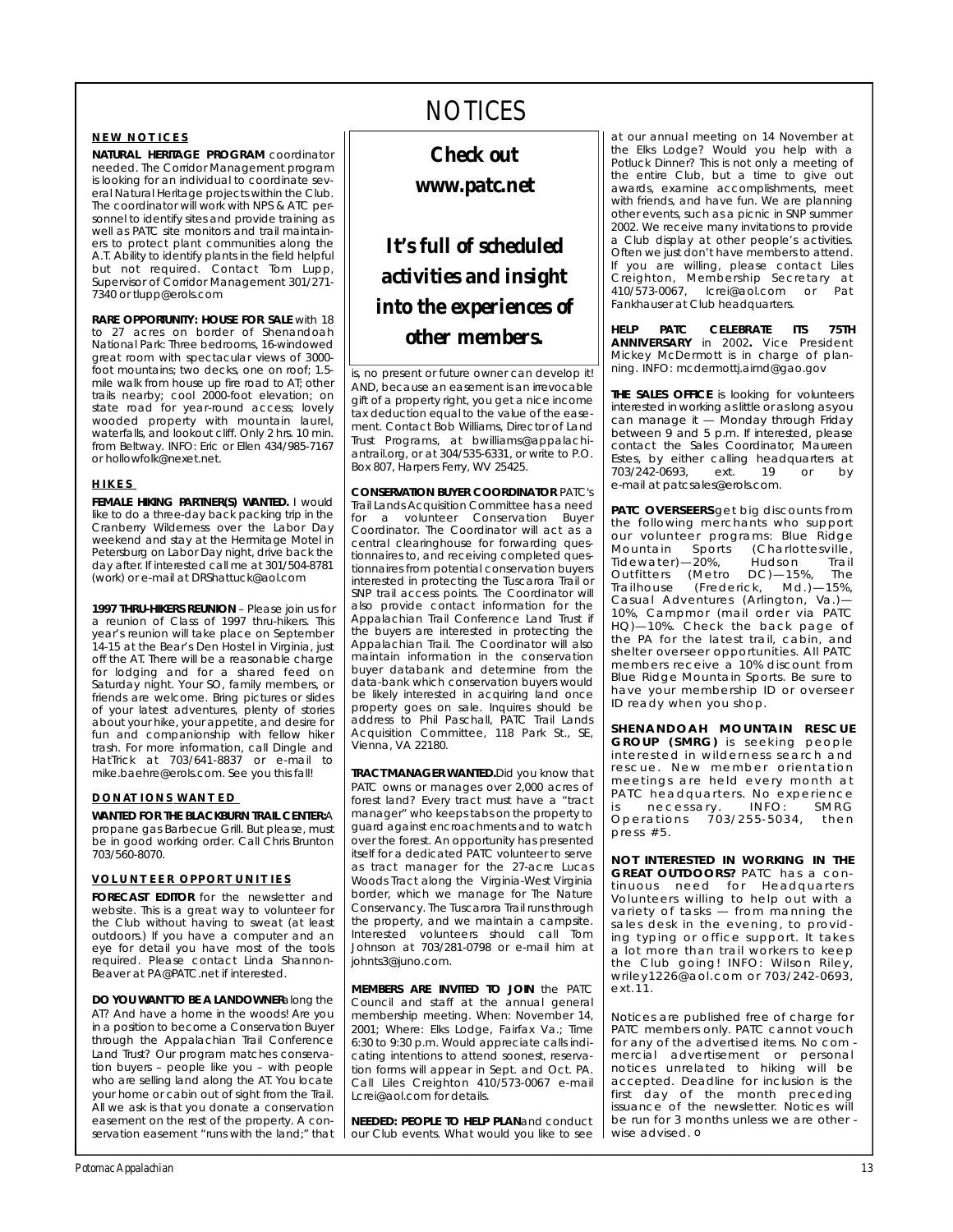## **Trailhead**

 ${\bf A}$ fter a summer of attacking the ever-pre-<br> ${\bf A}$ sent weeds on your trail, take a break sent weeds on your trail, take a break and do some hiking in the cooler, bug-free fall environment. You could even critique other Overseer's trails for a change. If you are interested in a long loop hike and some backpacking, check out the 70-mile ring of trails on the north half of the Massanutten Mountain described in an article by Wil Kohlbrenner in this issue of the *PA*, page 7.

### **Annual Reporting Period**

Computer frustrations continue at PATC Headquarters. Heidi Forrest, our Trails Coordinator, has been without a functional computer for several months, and communications have suffered as a result. Hopefully, there will be progress soon. In any case, please continue to submit work reports. Our reporting year ends in September, so make sure your work hours are up to date and are submitted early in the month.

### **Shippensburg**

The ATC Biennial Conference in Shippensburg, Pa., was a great success. The highlights, for the Supervisor of Trails, were Ted Ragsdale's session on sidehill slippage and the chance to visit with Elizabeth Johnston.

Elizabeth now lives in Montana, but remains a loyal PATCer. As Elizabeth says, "Once a PATCer, always a PATCer." Before her move west, Elizabeth worked hard with the North Chapter, volunteered to be Assistant Supervisor of Trails with Anneliese Ring, and edited the Trailhead column for several years. Elizabeth reports that Montana is a hiker's paradise, and she now enjoys frequent hiking and birding trips with her new club.

Ted Ragsdale, a member of the Georgia AT Club, presented an excellent session on the preservation and reconstruction of sidehill trails. Many of the trails that PATC maintains are of sidehill construction, and most Overseers need to be sensitive to the specific problems associated with this type of tread. In particular, Overseers should be sure to weed aggressively on the inner (uphill) slope, keep sloughed material from the inner edge of the tread, and maintain erosion-control devices. When tread begins to "slip," trail damage accelerates, and, unfortunately, inappropriate maintenance adds to the problem. PATC Trail Workshops will continue to address this problem, but Overseers should also try to



*Side view of Denton Shelter, located about eight miles south of historic Harpers Ferry, W.Va.*

work with an experienced crew when possible to learn more about sidehill maintenance. Ted's notes are available as an Adobe pdf file at http://members.telocity.com /~kerrysnow/patc/index.html.

### **Special Thanks**

Activities during the AT Conference at Shippensburg, Pa., included some 75 organized hikes in the area. Many were on the AT and the Tuscarora Trails maintained by PATC's North Chapter and the South Mountaineers. A lot of favorable comments were received on the excellent shape of both trails. Hats off to Charlie Irvin, Pete Brown, Rick Canter, and all the Overseers who care for those trails.

### **Beware Of Crawling Things**

While blazing on Mill Mountain Trail in July, Wil Kohlbrennr had an encounter with a crawling thing. After carefully scanning the ground around a tree on the side of the trail, he had started to scrape for a blaze when he heard an unmistakable buzzing. A rattler, about 3.5-feet long, was on the other side of the tread, nestled down in some grass and rock. Good chance he would have stepped on, or very near, it after painting the blaze. On a hike later in the month, Wil ran into another 3-foot rattlesnake. It had only a tiny button for a rattle and couldn't make much of a buzz. But it tried! On brushy trails it is hard to see the ground ahead, so you get pretty close before you see the snake or the snake starts buzzing.

Recently, the University of Virginia Medical Center reported it has seen more bites this year on people just minding their own business, walking down a trail. The article concluded with, "Most victims in local areas are bitten by either the timber rattlesnake or the copperhead, which are both poisonous." An ER nurse from the Shenandoah Memorial Hospital said that the hospital won't administer the anti-venom until there is clear evidence of poisonous snake bite because the serum is made from horse blood and some folks have a severe reaction to that, in addition to the snake's venom. As we get into cooler fall weather, the snakes start to gather around a winter den. If you see one snake, be careful in "going around" it—there may be others.

### **Adding A Little Culture**

In interest of culture, a trail district in northern Virginia previously known geographically as "Ashby Gap to Possums Rest" will now be referred to as the "Mosby District." The District Manager, Ed McKnew and his Deputy, Lloyd Parriott, initiated the name change to reflect the heritage associated with this area of PATC trails.

### **Shelter Dedication**

Thirty-nine people attended North Chapter's dedication of the new Wagon Wheel Shelter on the Tuscarora Trail in Pennsylvania on June 30th. The new shelter is actually the old Hemlock Hill Shelter, moved from its previous location on the AT near Smithsburg, Md. The effort was an Eagle Scout project for Mr. & Mrs. Henneburger's son. Nineteen different volunteers completed the project in about 400 hours on 10 worktrips at the cost of \$700. The Chapter appreciates all the help provided by the Boy Scouts, the shelter Overseers, and the Tuscarora Forest Service, led by Jim Foose. The Chapter hopes to build another shelter for the Tuscarora Trail in the next year or so.

For those interested, the North Chapter has a need for trail Overseers, especially for the Tuscarora Trail. Call Charlie Irvin at 301/447-2548 or Pete Brown at 410/343-1140.

### **Hughes River Crossing**

Central District's Blue and White Crew caught Big Rocky (Hughes River) at low water on their July work trip and proceeded to engineer a stream crossing linking Corbin Cabin to the Cutoff Trail. Under the watchful direction of SOT Kerry Snow, Mr. Silva Dove set up the griphoist and we began moving some Brobdinagian stepping stones. In the course of our quarrying efforts, Steve Paull discovered a small (and apparently forgotten) cache of grain beverage in one of the deeper and colder pools of water. This discovery was promptly confiscated by Mr. Snow, who was concerned (rightly so) that its consumption so early in the day might lead to a crooked crossing. Taking great pains to select only the finest

*14 Potomac Appalachian See Trailhead, page 15*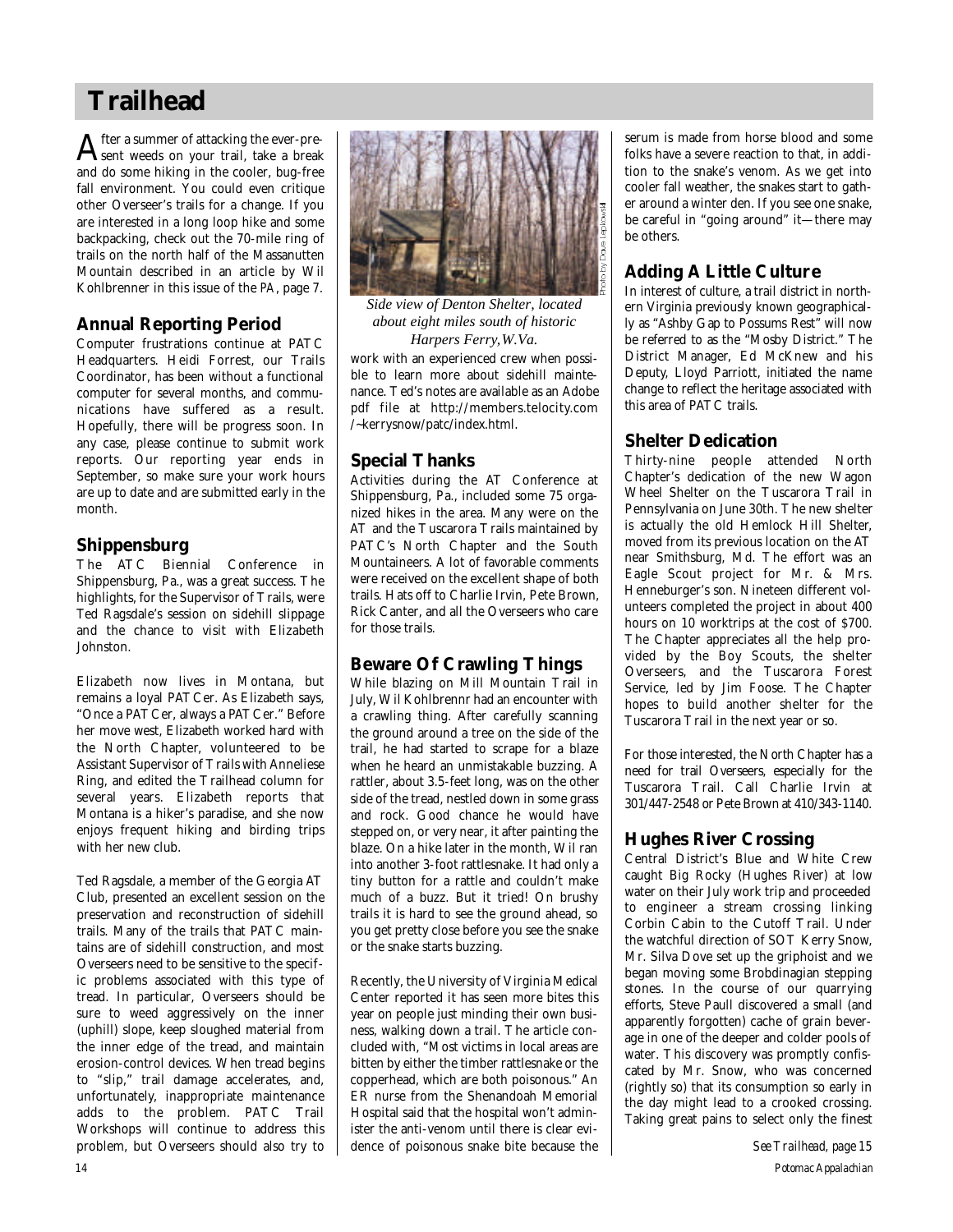### **Tails from the Woods by George Walters**



#### *Trailhead, from page 14*

rocks, Hal Hallett and Dave Bailey kept instructing the crew to keep the "flat side up." One by one though, the stones were moved into position and tested for wobble by John Hebbe and Mark Holland, who pronounced them "worthy."

As the day wore on, the once endless supply of easy-to-get rocks seemed to vanish, and a skyline was set up to zip a distant boulder into place. Using techniques learned at PATC's spring rock workshop, Dan Dueweke got a stepstone airborne and moving downstream at great haste, pausing only to drop it in a pre-surveyed spot—the only way to move a rock. While all this splashing around was going on in the creek, Alex Lampros, Patrick Wilson, and Harry Glenn were making a serious re-route of lower Corbin Cabin Cutoff trail to align it with the new stream crossing. Working us until almost dark, the SOT finally declared the job "good till the next hurricane" and approved the consumption of the now lukewarm suds. Thus refreshed, we headed back to Pinnacles Research Station for a spicy chicken feast prepared by Susan Cahill and Janet Dove.

### **North Marshall Project**

The North District Hoodlums completed their North Marshall AT project in July, installing several locust waterbars and check dams near the viewpoint along Skyline Drive. After the day's work, the crew went to France (OK, Indian Run Hut) where they feasted on French cuisine and vino long into the evening. Hoodlum Chief George Walters also reported sighting seven bears in just two weekends in the park!

Please send any interesting tale, technical advice, individual or group accomplishments, and trail-maintenance questions to Trailhead, c/o Jon Rindt, 621 Skyline Forest Dr., Front Royal, VA 22630 or to jkrindt@erols.com. ❏

#### **Trail Overseers** Matthew Marshall AT – Smithburg/Wolfsville Rd. to Black Rock Rd.<br>
Fric Thomson AT – Pleasant Valley Overlook to Weverton RR Eric Thomson AT – Pleasant Valley Overlook to Weverton RR<br>Chuck Huenefeldt AT – Black Rock to Annapolis Rocks Side Trail & Chuck Huenefeldt AT – Black Rock to Annapolis Rocks Side Trail & Bagtown Trail AT – Dick's Dome Road to parking lot #8 Frank Burke AT – Jenkins Gap to viewpoint Trail on Compton Peak Patricia Glenn AT – South River Hut Road to Saddleback Mt. Trail Loudon Heights Trail Gary Mendenhall Pass Mountain Trail<br>Don Freeman Tuscarora Trail - He **New Trail Volunteers – July**

Tuscarora Trail - Hemlock Road to Mountain Road

## **Shelter Overseers**

John Coffee Crampton Gap Shelter

**A Course for**

*PATC Trail Patrol presents*

# **INTERMEDIATE and ADVANCED BACKPACKERS**

Learn how to: Enjoy the Backcountry Under Challenging Conditions

The course teaches the needed skills for planning and executing an early winter backpacking trip.

Two pre-trip sessions cover equipment selection and use, route planning, food planning, safety, comfort, and Leave-No-Trace principles. A weekend trip accompanied by experienced instructors gives you the opportunity to try out your new skills.

Classroom Instruction: Wednesdays, October 17 and 24, 2001 7:30-10:00 p.m. PATC Headquarters 118 Park Street, SE Vienna, Virginia

Weekend Outing: November 10-12, 2001 (Veteran's Day weekend)

Fee: \$40.00 for PATC Members; \$55.00 for non-members

To receive a registration form and all other information, please call: Larry Marcoux at: 703/979-1066, or 703/402-5441 nolslntmaster@aol.com

#### **POTOMAC APPALACHIAN**

(UPS-440-280) ©2001, Potomac Appalachian Trail Club, Inc. Published monthly by the Potomac Appalachian Trail Club, 118 Park Street, S.E., Vienna, VA 22180. Periodical class postage paid at Vienna, Va. Postmaster: send address changes to: Potomac Appalachian Trail Club, 118 Park Street, S.E., Vienna, VA 22180. Subscription: [Free with PATC membership] \$6.00 annually; \$.50 single copies.